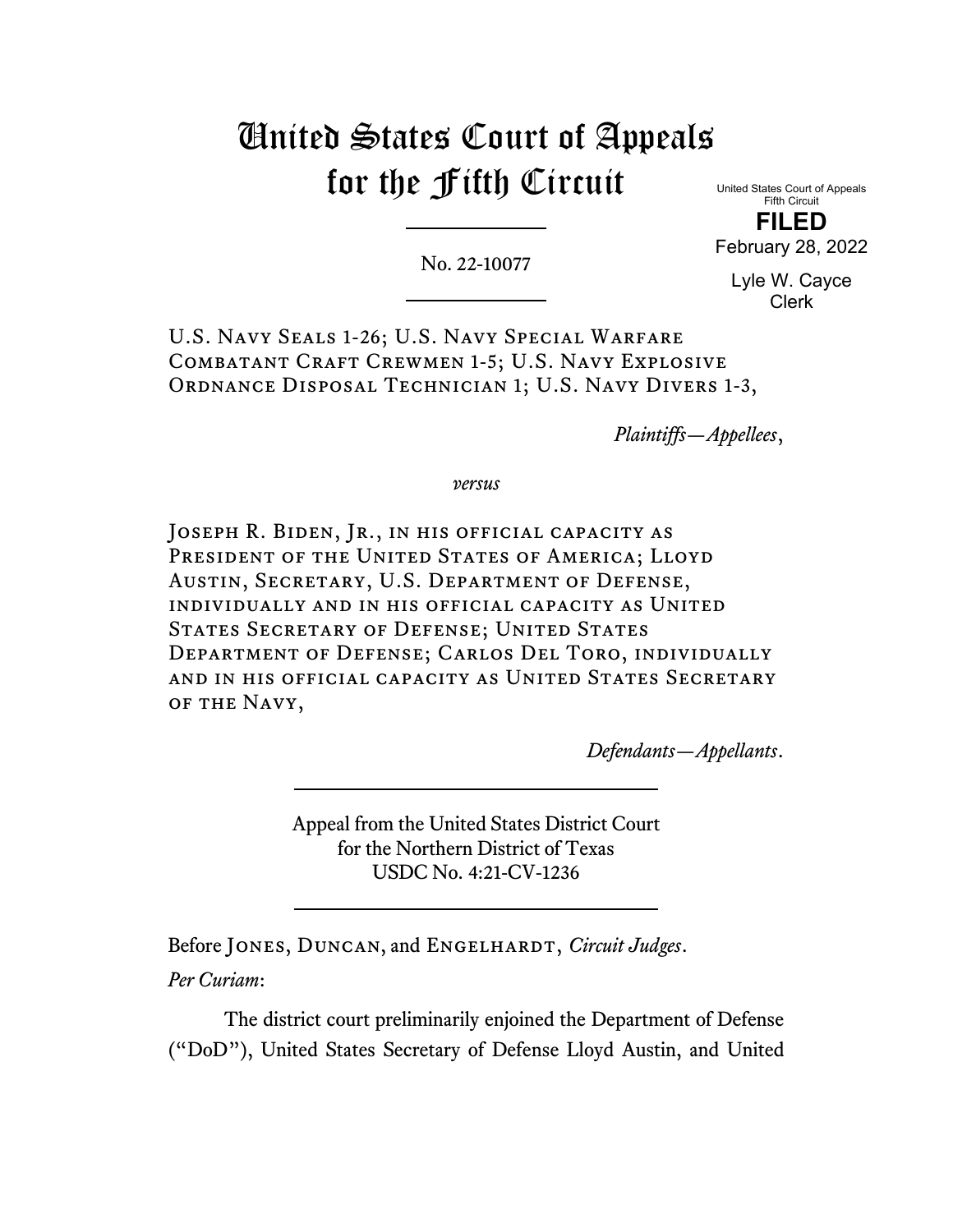States Secretary of the Navy Carlos Del Toro from enforcing certain COVID-19 vaccination requirements against 35 Navy special warfare personnel and prohibited any adverse actions based on their religious accommodation requests. [1](#page-1-0) It later declined to stay the injunction. Defendants now seek a partial stay pending appeal insofar as the injunction precludes them from considering Plaintiffs' vaccination statuses "in making deployment, assignment and other operational decisions." The Navy has granted hundreds of medical exemptions from vaccination requirements, allowing those service members to seek medical waivers and become deployable. But it has not accommodated *any* religious objection to *any* vaccine in seven years, preventing those seeking such accommodations from even being considered for medical waivers. We DENY Defendants' motion.

# **I. Background**

# **A.**

President Biden "direct[ed] the [DoD] to look into how and when they [would] add COVID-19 vaccination to the list of required vaccinations for members of the military." Thereafter, the DoD and the Navy issued a serious of orders and directives implementing mandatory COVID-19 vaccine requirements.

Pertinent to this case, Secretary Del Toro issued "ALNAV 062/21," which ordered all "active duty Service Members . . . to be fully vaccinated within 90 days" and "all Reserve Component Service Members . . . to be fully vaccinated within 120 days." Secretary Del Toro's order "exempted

<span id="page-1-0"></span><sup>&</sup>lt;sup>1</sup> At least two other district courts have recently enjoined the same, or similar, polices with respect to other service members. *See Air Force Officer v. Austin*, F. Supp. 3d \_\_\_\_, No. 5:22-cv-00009-TES, 2022 WL 468799 (M.D. Ga. Feb. 15, 2022); *Seal v. Biden*, No. 8:21-cv-2429-sdm-tgw, 2022 WL 520829 (M.D. Fla. Feb. 18, 2022). Two other courts found similar challenges non-justiciable. *See Church v. Biden*, No. 21-2815 (CKK), 2021 WL 5179215 (D.D.C. Nov. 8, 2021); *Robert v. Austin*, No. 21-cv-02228-RM-STV, 2022 WL 103374 (D. Colo. Jan. 11, 2022).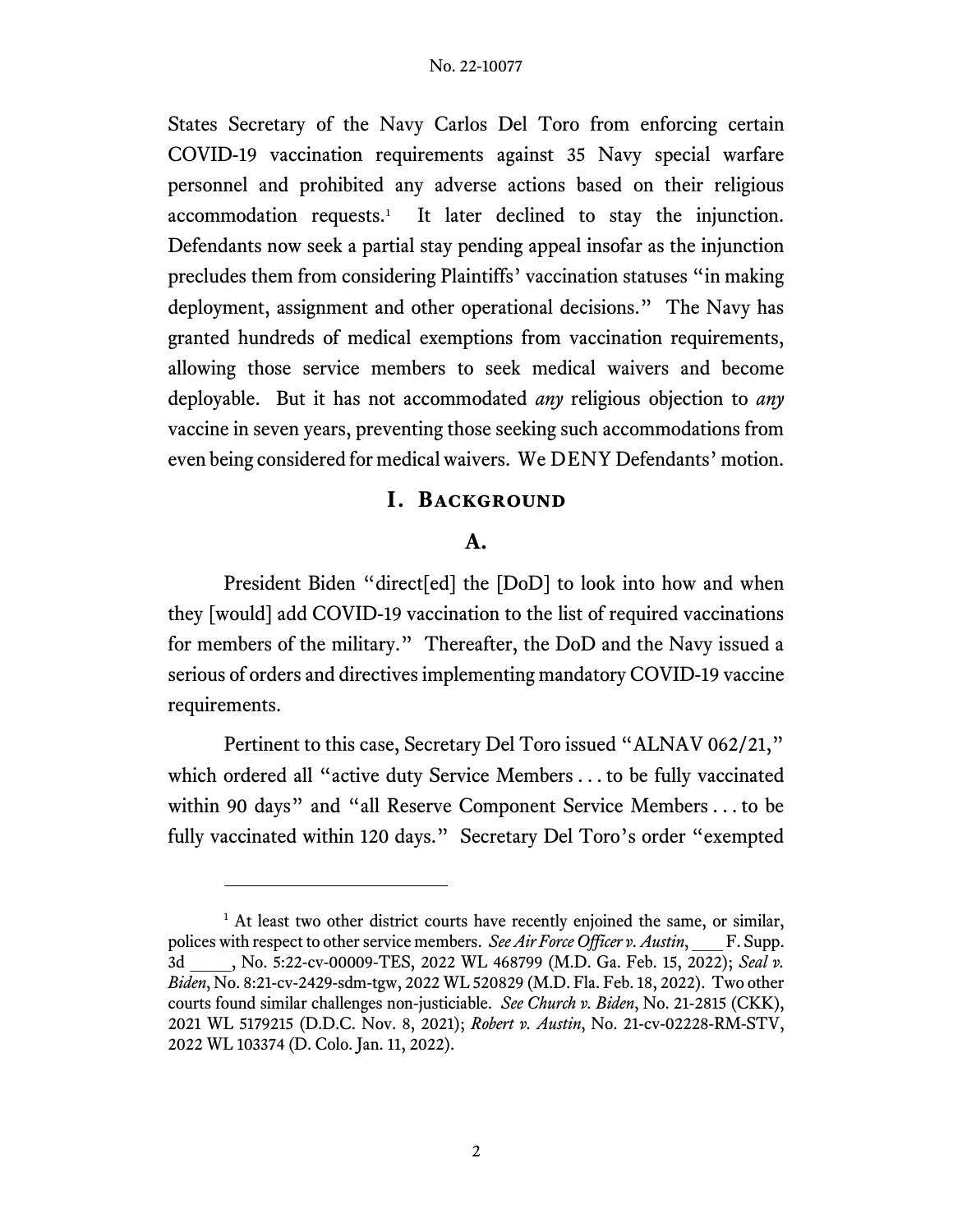from mandatory vaccination" service members "actively participating in COVID-19 clinical trials." His order warned that "failure to comply is punishable as a violation of a lawful order" and "may result in punitive or adverse administrative action or both." It also authorized the Chief of Naval Operations and Commandant of the Marine Corps "to exercise the full range of administrative and disciplinary actions to hold non-exempt Service Members appropriately accountable." Such actions "include, but [are] not limited to, removal of qualification for advancement, promotions, reenlistment, or continuation, consistent with existing regulations, or otherwise considering vaccination status in personnel actions as appropriate."

The next day, consistent with Secretary Del Toro's order, the Navy issued "NAVADMIN 190/21," which "provides guidance" on implementing the vaccine mandate within the Navy. NAVADMIN 190/21 states that "COVID-19 vaccination is mandatory for all DoD service members who are not medically or administratively exempt." Religious accommodations fall under administrative exemptions. Again, "service members who are actively participating in COVID-19 clinical trials are exempt from mandatory vaccination against COVID-19." NAVADMIN 190/21 also specifies that the "COVID Consolidated Disposition Authority (CCDA)" will determine "ultimate disposition" of Navy service members who remain unvaccinated. The CCDA "serve[s] as the central authority for adjudication and will have at his or her disposal the full range of administrative and disciplinary actions."

The Navy, moreover, mandated FDA-approved COVID-19 vaccinations under its Manual of the Medical Department ("MANMED"). MANMED § 15-105, covering special operations service members, provides: "[special operations] designated personnel refusing to receive recommended vaccines . . . based solely on personal or religious beliefs are disqualified.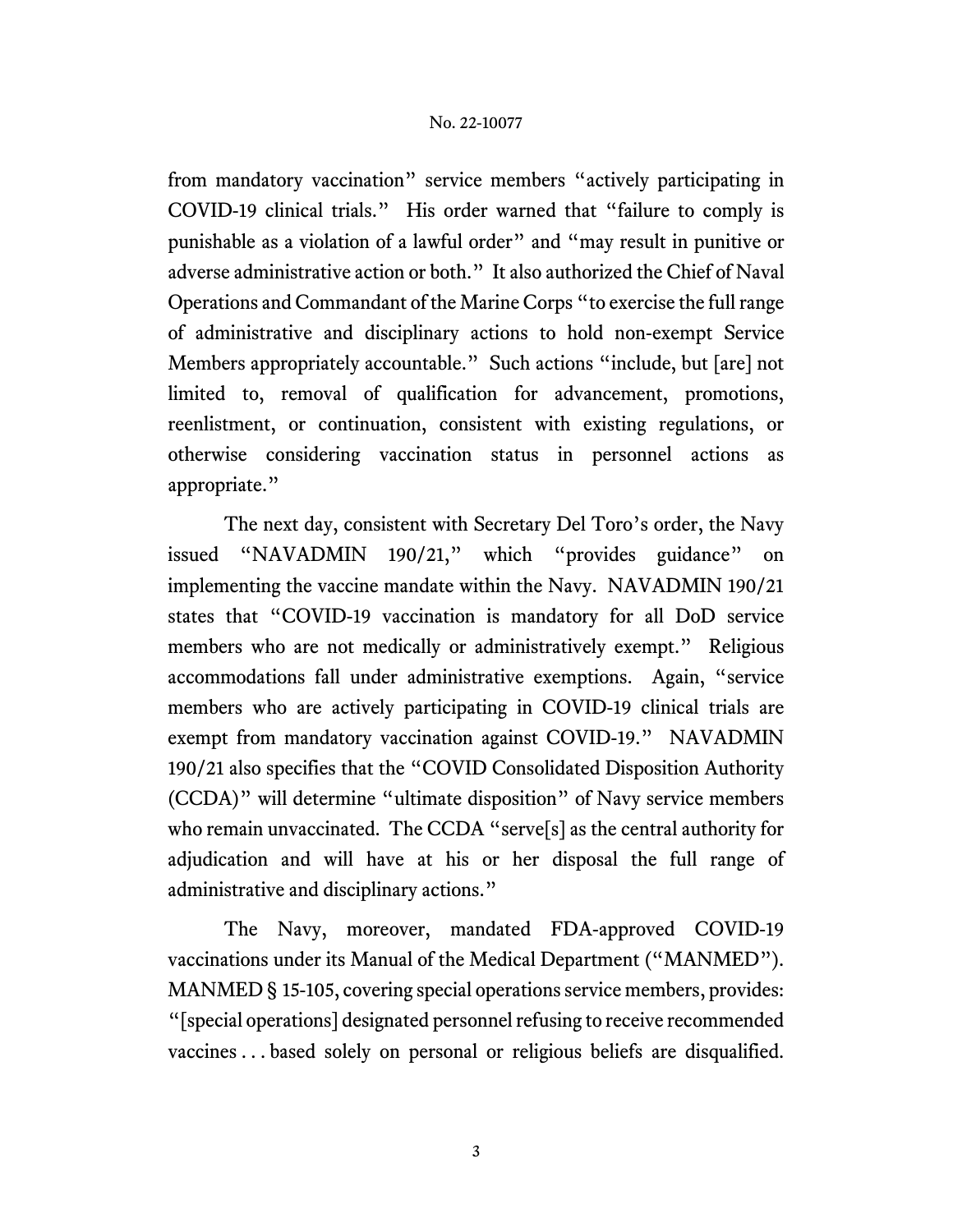This provision does not pertain to medical contraindications or allergies to vaccine administration." Service members who are "disqualified" under the MANMED have been rendered "non-deployable."

The Commander of Naval Special Warfare Command later issued "Trident Order #12." The order set a deadline of October 17, 2021, for unvaccinated service members to receive their first jab or submit an exemption request. And it provides that "exemptions for medical and/or administrative (including religious) reasons will be adjudicated via service policies." Further, "special operations designated personnel (SEAL and SWCC) refusing to receive recommended vaccines based solely on personal or religious beliefs will still be medically disqualified." But, like MANMED § 15-105(3)(n)(9), Trident Order #12 "does not pertain to medical contraindications or allergies to vaccine administration." Any "waiver from medical requirements for special operations qualification requires a separate waiver that is in addition to waiver of the COVID-19 vaccine requirement for all service members."

The Navy subsequently issued "NAVADMIN 225/21," designating the Chief of Naval Personnel as the CCDA and providing procedural guidance for administrative disposition of unvaccinated Navy service members. NAVADMIN 225/21 mandates "administrative separation" of all "Navy service members refusing the COVID-19 vaccination, absent a pending or approved exemption." It also authorizes commanding officers to "to temporarily reassign Navy service members who refuse the COVID-19 vaccine, regardless of exemption status, based on operational readiness or mission requirements." In addition, "Commands shall not allow those refusing the vaccine to promote/advance, reenlist, or execute orders, with the exception of separation orders, until the CCDA has completed disposition of their case." Commanders "shall delay the promotion of any officer" and "withhold the advancement of any enlisted member" who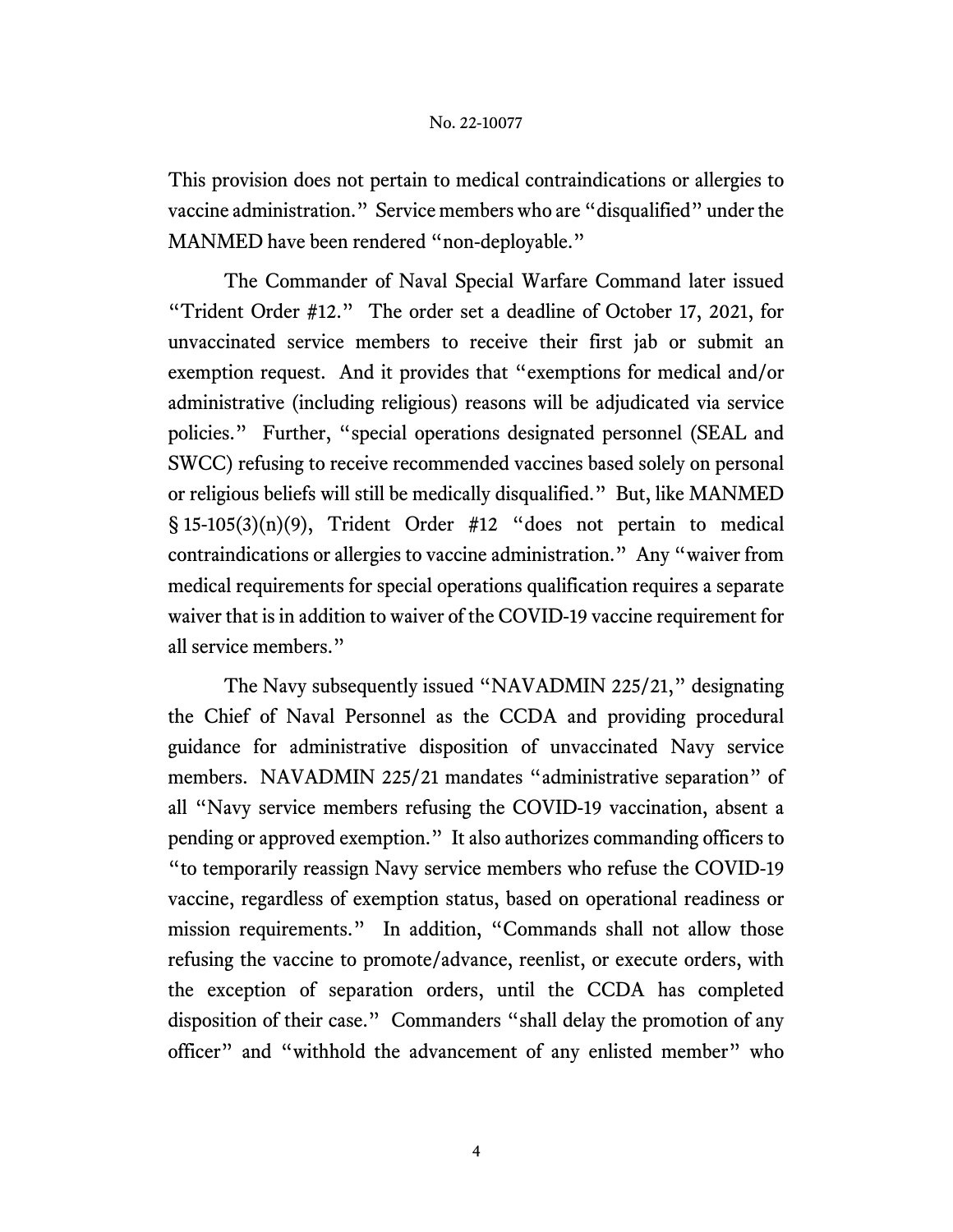refuses the vaccine. Service members separated for refusing the vaccine "will not be eligible for involuntary separation pay and will be subject to recoupment of any unearned special or incentive pays." The CCDA may also "seek recoupment of applicable bonuses, special and incentive pays, and the cost of training and education for service members refusing the vaccine."

The Navy finally issued "NAVADMIN 256/21" to specify that "service members with approved or pending COVID-19 vaccination exemption requests shall not be processed for separation or be subject to . . . other administrative actions . . . due solely to their lack of COVID-19 vaccination." Unvaccinated service members, however, "regardless of exemption status, may be temporarily reassigned . . . based on operational readiness and mission requirements." NAVADMIN 256/21 further requires service members whose COVID-19 vaccination exemption requests are denied to receive the vaccine within five days of the denial, or else they "will be processed for separation and be subject to . . . other administrative actions."

# **B.**

Plaintiffs are 35 Navy service members assigned to Naval Special Warfare Command units. They comprise over two dozen SEALs, plus Special Warfare Combatant Craft Crewmen (SWCC), an Ordnance Disposal Technician (EOD), and three Divers (collectively, "Plaintiffs"). In November 2021, they sued President Biden, Secretary Austin, Secretary Del Toro, and the DoD (collectively, "Defendants"), challenging the Navy's COVID-19 vaccine policies, on their face and as applied, under the Religious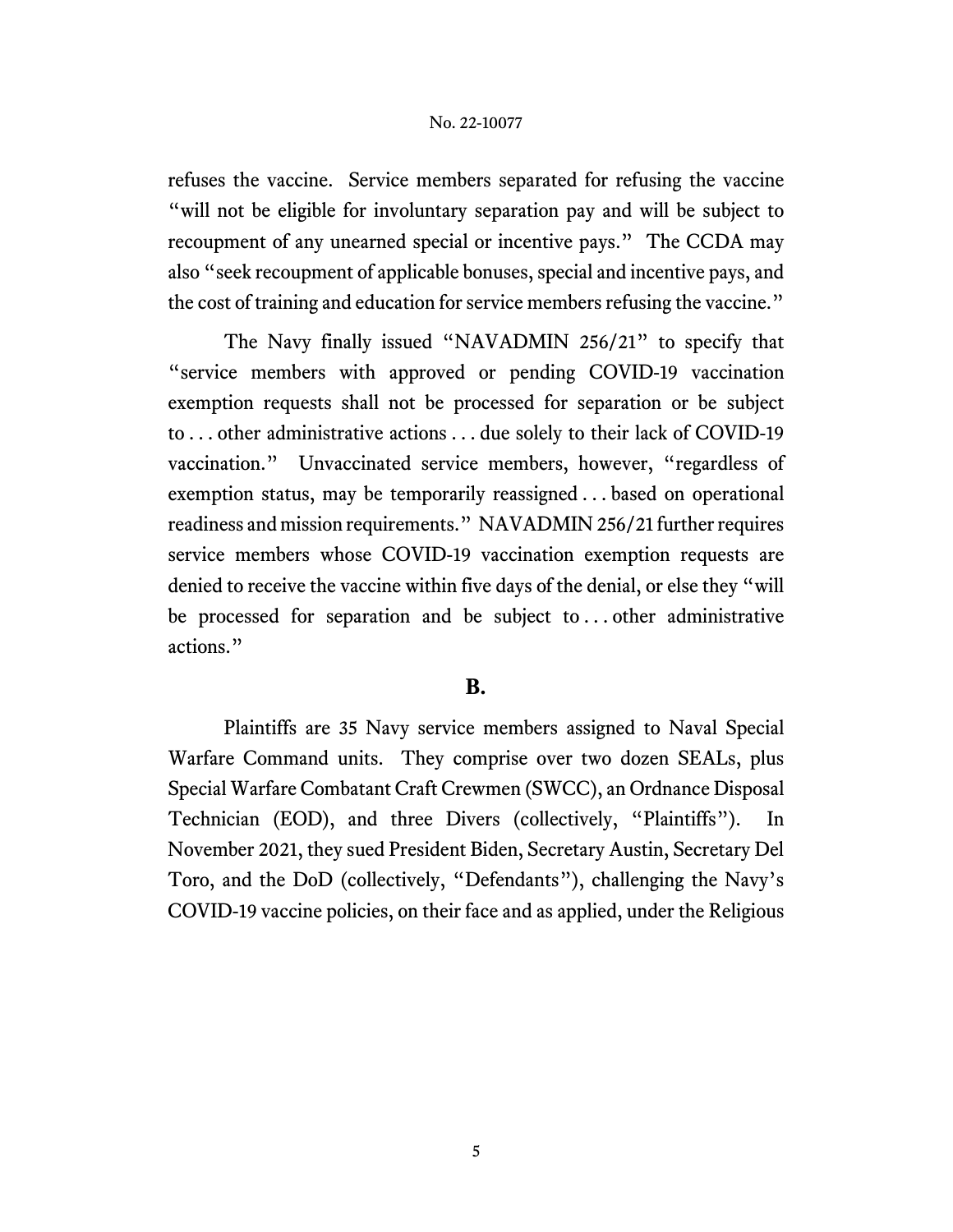Freedom Restoration Act of 1993, 42 U.S.C. §§ 2000bb *et seq.*, and the free exercise clause of the First Amendment.[2](#page-5-0)

Shortly thereafter, Plaintiffs moved for a preliminary injunction. The district court held a hearing at which Plaintiffs presented live testimony and other evidence. We describe in detail the relevant evidence in the record and the district court's factual findings.

**i.**

As of November 2021, 99.4% of active-duty Navy service members had been fully vaccinated against COVID-19. Before and after vaccines became available, several Plaintiffs deployed overseas and completed missions, while others served as instructors in training commands. Operations continued without issue, as many Plaintiffs practiced mitigation techniques—social distancing, testing, quarantining, etc. Defendants identify no instance where a Plaintiff's vaccination status—or any service member's vaccination status—compromised a special warfare mission.

The Navy follows a six-phase, 50-step process to adjudicate religious accommodation requests.<sup>3</sup> During the first 13 steps, staff members verify the required documents submitted with the request. At steps 14 and 15, staff members add the requesting service member's personal information to a "disapproval template" form. There apparently is no approval template. At

<span id="page-5-0"></span><sup>2</sup> Plaintiffs initially brought their claims against Secretaries Austin and Del Toro in both their individual and official capacities. And they also asserted claims under the Administrative Procedure Act ("APA"), 5 U.S.C. §§ 701-06. They have, however, since filed an amended complaint against the remaining individual Defendants in their official capacities alone without bringing any APA claims. President Biden is not named in the amended complaint.

<span id="page-5-1"></span><sup>&</sup>lt;sup>3</sup> See Deputy Chief of Naval Operations Standard Operating Procedure for Religious Accommodations (dated Nov. 2021).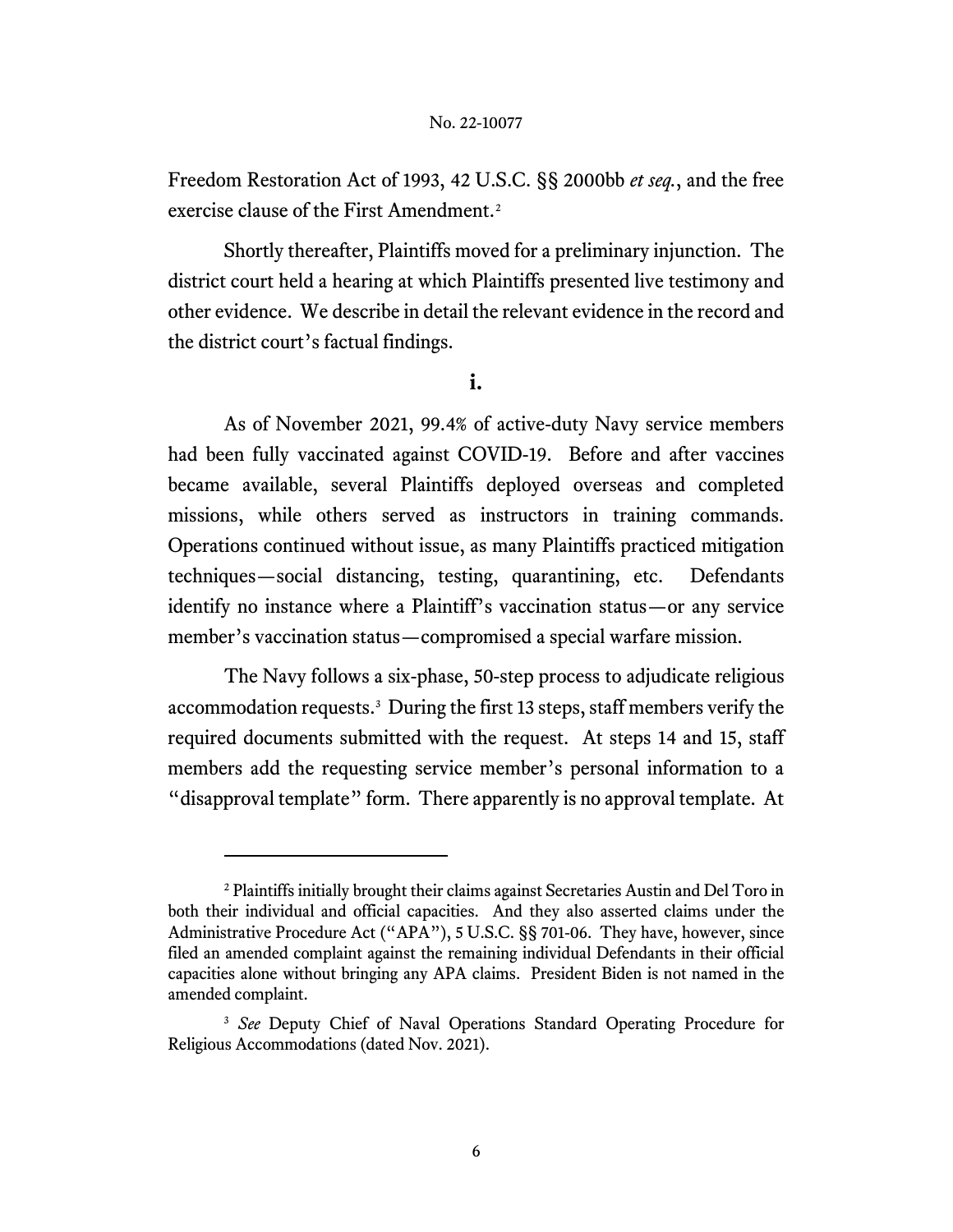step 33, staff members transmit an internal memorandum to Vice Admiral John B. Nowell, requesting that he "sign...letters disapproving immunization waiver requests based on sincerely held religious beliefs." At steps 35 to 38, staff members review the accommodation request and list details in a spreadsheet with other requests for Vice Admiral Nowell to review. But by then, the disapproval is fully teed-up: the disapproval letter has been written; the disapproval and religious accommodation request has been packaged with similar requests, and the internal memorandum to Vice Admiral Nowell requesting disapproval has been drafted.

In December 2021, the Navy reported receiving 2,844 requests for religious accommodations. A more recent report suggests that more than 4,000 active duty and Navy Reserve sailors have submitted such requests. The Navy has denied them all. Indeed, during the last seven years, the Navy has not granted a single religious exemption from any vaccination. Yet, with respect to the COVID-19 vaccine, it has approved at least "10 permanent medical exemptions, 259 temporary medical exemptions, and 59 administrative exemptions for active duty sailors, along with seven temporary medical exemptions and 24 administrative exemptions for Navy Reserve sailors." At least 17 of the 259 temporary medical exemptions were granted to service members assigned to Naval Special Warfare.

# **ii.**

Plaintiffs represent various Christian denominations within the Catholic, Eastern Orthodox, and Protestant Churches. They "each object to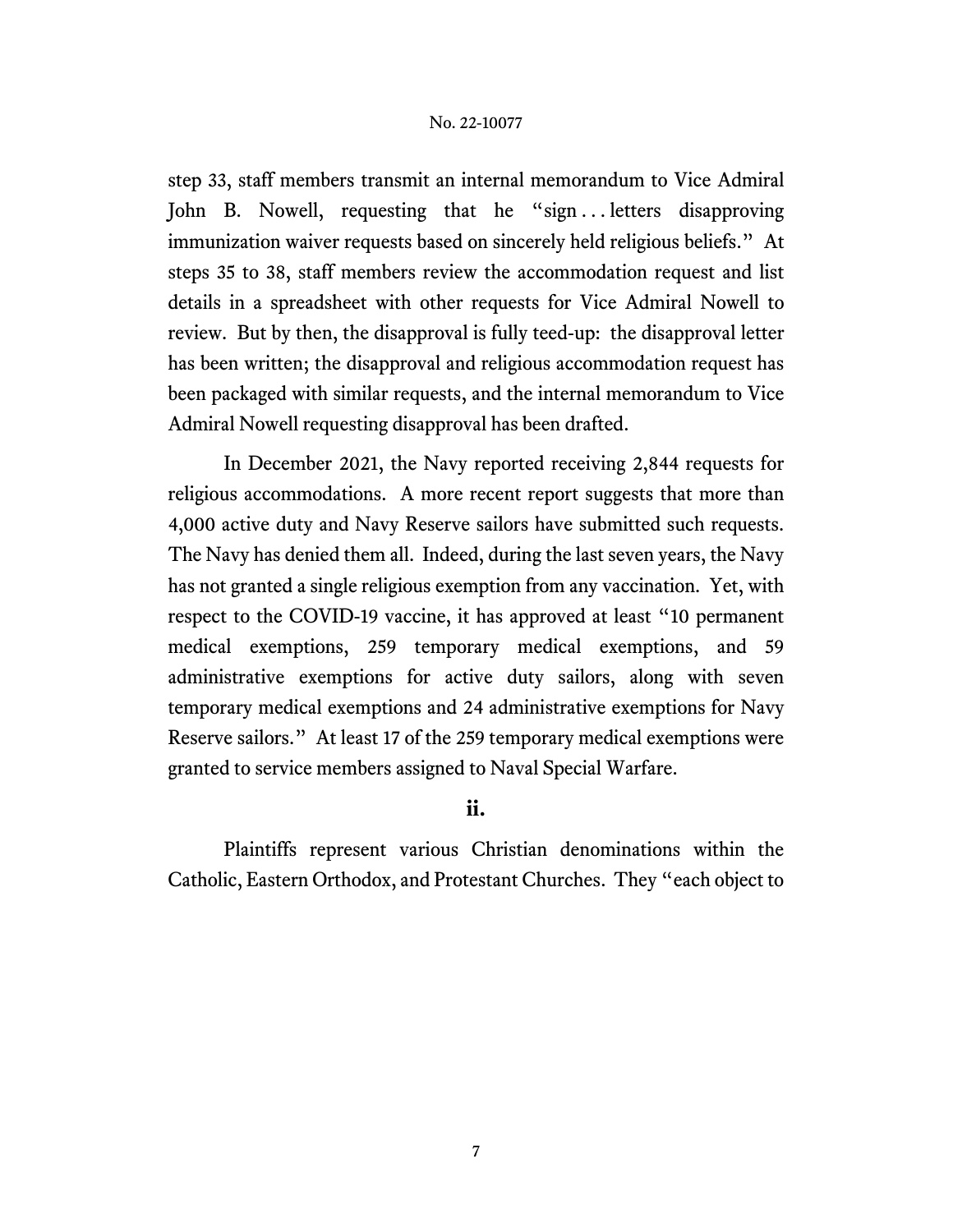receiving a COVID-19 vaccination based on their sincerely held religious beliefs."[4](#page-7-0)

Plaintiffs each filed a request for a religious accommodation, which describes his or her sincere religious beliefs and the substantial burden placed on them by the Navy's vaccine mandate. Many are supported by chaplains' memoranda confirming the basis and sincerity of Plaintiffs' beliefs and positions with respect to the COVID-19 vaccine.

For purposes of this litigation, Plaintiffs also filed declarations, confirming their religious beliefs and emphasizing that they do not object to undertaking COVID-19 mitigation measures such as masking, social distancing, and regular testing. and their experiences during the accommodation-request process.

The declarations also describe their experiences during the religious accommodation process. Various commanders told several Plaintiffs that they risked losing their special warfare device, the SEAL Trident, if they requested a religious accommodation. Many were also declared "medically disqualified," or "non-deployable," simply as a result of submitting their requests. Many Plaintiffs have also become ineligible for travel, transfer to other posts including trainings, and advancement in leadership simply because they are unvaccinated and have requested religious accommodations. For example, U.S. Navy SEAL 13 was removed from his leadership position, setting him back at least two years in progressing to the next rank. And U.S. Navy Special Warfare Combatant Craft Crewman 1 was denied training and told by a commander that "the Navy does not want to

<span id="page-7-0"></span><sup>&</sup>lt;sup>4</sup> Their objections include, *inter alia*, the vaccines' ties to aborted fetal cell lines, divine instruction not to receive the vaccine, and the mRNA vaccines' altering the divine creation of their body by unnaturally inducing production of spike proteins.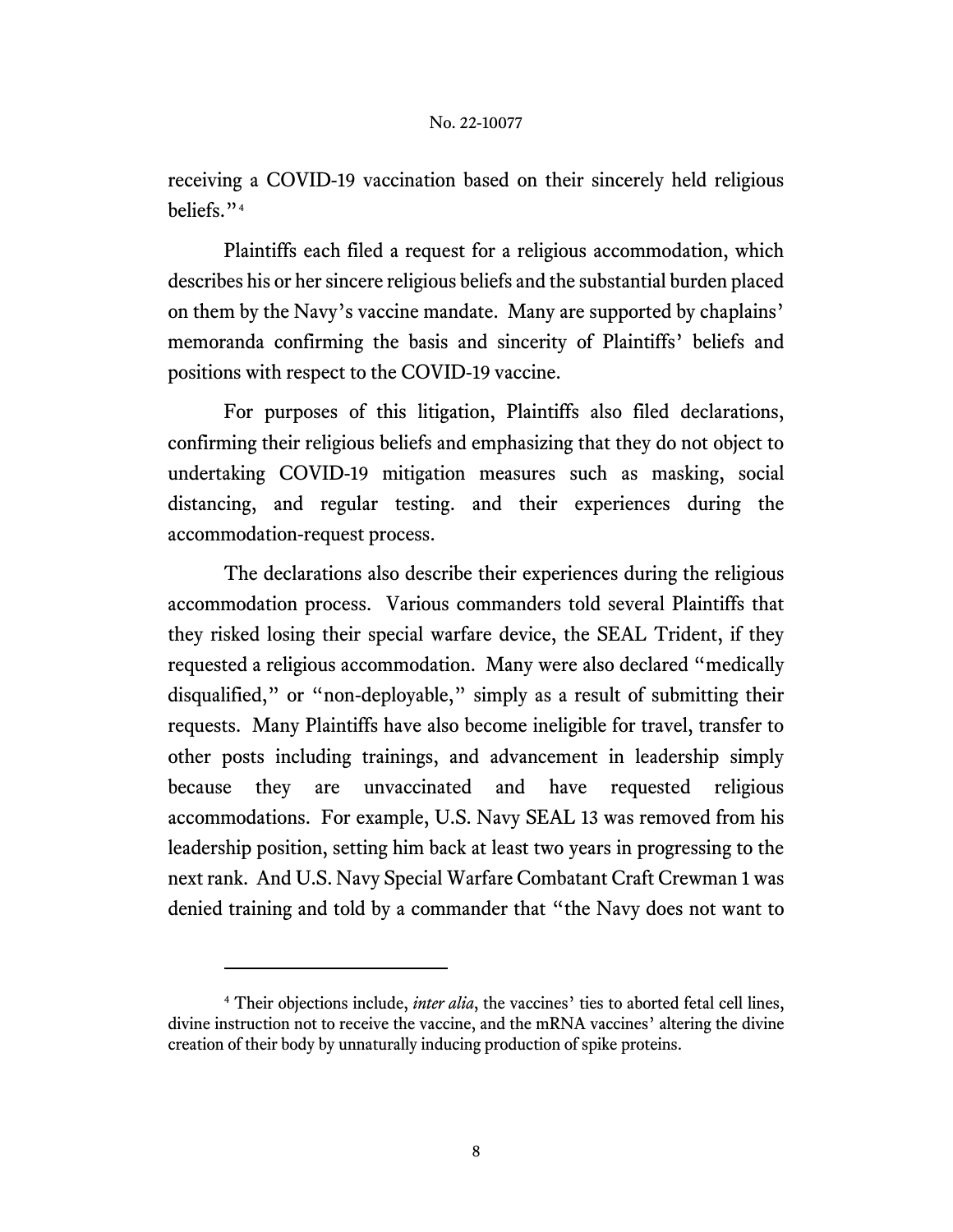spend additional money training someone it is going to lose." Plaintiffs suggest that if the Navy discharges them and seeks recoupment of their training and education costs, those expenses could exceed one million dollars each.

Plaintiffs claim their accommodation requests are futile because denial is a predetermined outcome. U.S. Navy SEAL 2's chain of command advised him that "all religious accommodation requests will be denied," because "senior leadership . . . has no patience or tolerance for service members who refuse COVID-19 vaccination for religious reasons and want them out of the SEAL community," and that "even if a legal challenge is somehow successful, the senior leadership of Naval Special Warfare will remove [his] special warfare designation." U.S. Navy SEAL 5 averred that " $[n]$ umerous comments from  $[n]$  chain of command indicate $[d]$ ...that there [would] be a blanket denial of all religious accommodation requests regarding COVID-19 vaccination." US Navy SEAL 8 averred that his "chain of command . . . made it clear that [his] request [would] not be approved and . . . provided [him] with information on how to prepared for separation from the U.S. Navy." U.S. Navy SEAL 11 declared that during a chief's meeting, his command master chief told him that "anyone not receiving the COVID-19 vaccine is an 'acceptable loss' to the Naval Special Warfare (NSW) community" and the "legal department used language such as 'when they get denied,' not 'if they get denied.'"

# **iii.**

Three Plaintiffs testified at the preliminary injunction hearing. *First*, U.S. Navy SEAL 3 is stationed as an instructor for a medical training course in Mississippi. His missions and duties have been accomplished successfully since 2020 notwithstanding COVID-19. His chaplain supported his request for religious accommodation, and his commanding officer recommended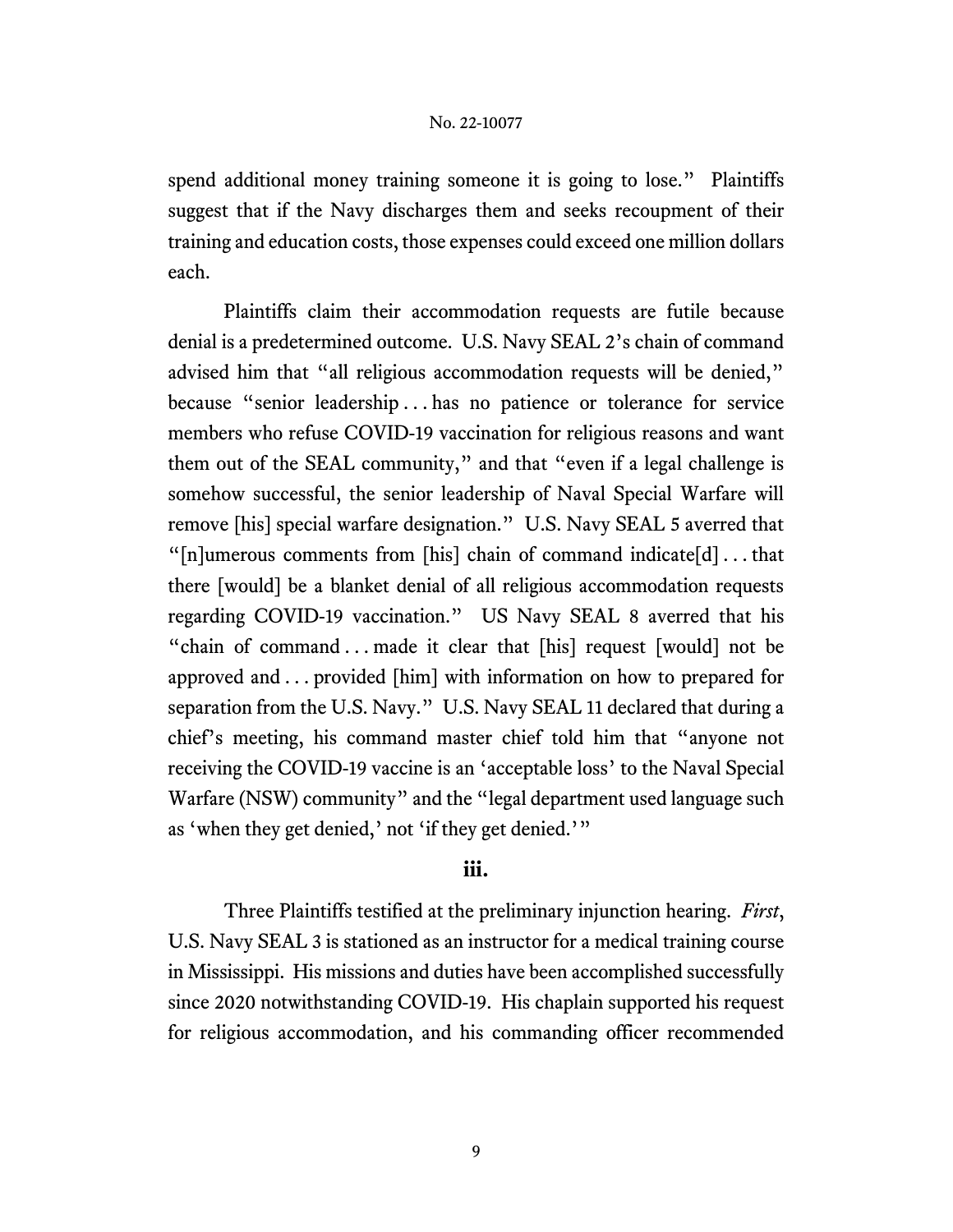approval. In doing so, his commanding officer explained that "[t]he training environment [of the command] often requires close quarters contact for prolonged periods of time, however, successful mitigation measures have been implemented since the onset of COVID-19 to ensure the safety of the staff and students." Further, "[t]he cumulative impact of repeated accommodations of religious practices of a similar nature would mean my command *is still able* to safely accomplish its mission and protect the health and safety of its members"(emphasis added). While his request was pending, U.S. Navy SEAL 3 was removed from his duty as an instructor to prepare for separation.

As U.S. Navy SEAL 3's request moved up the chain of command, the Commander of Naval Special Warfare recommended disapproval without explanation. The Deputy Chief of Naval Operations then formally disapproved his request. He explained in generic terms that U.S. Navy SEAL 3 would "inevitably be expected to live and work in close proximity with [his] shipmates," and disapproval was "the least restrictive means available to preserve the [DoD's] compelling interest in military readiness, mission accomplishment and the health and safety of military Service Members." The disapproval offered no explanation specific to U.S. Navy SEAL 3's request.

*Second*, U.S. Navy SEAL 2 is also stationed as an instructor for a special operations tactical program in Mississippi. He explained that teams around the country have deployed and were "able to successfully accomplish their mission on those deployments through other mitigation tactics with respect to COVID-19 before the vaccine." And his specific training command has successfully accomplished its missions notwithstanding COVID-19.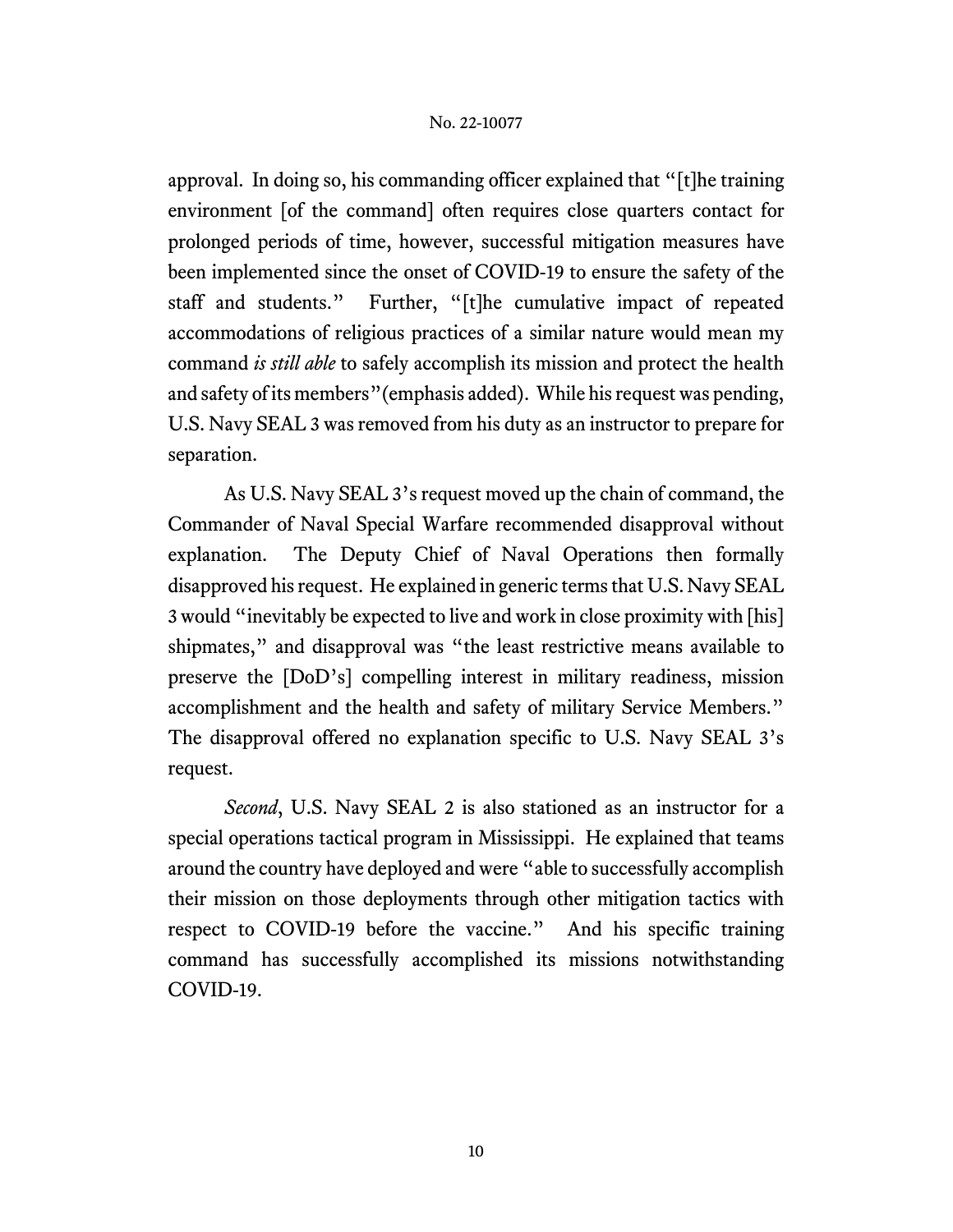U.S. Navy SEAL 2's chaplain and two Catholic bishops supported his accommodation request. His commanding officer also recommended approval, for the same reasons stated in U.S. Navy SEAL 3's recommended approval. But the Commander of Naval Special Warfare recommended disapproval without explanation—as he did for U.S. Navy SEAL 3. The Deputy Chief of Naval Operations subsequently disapproved U.S. Navy SEAL 2's request using the same boilerplate disapproval form with no information specific to his request. U.S. Navy SEAL 2 testified that he had "seen a number of these denial letters" and "[e]very one of them [he has] seen [is] identical." His appeal remains pending.

U.S. Navy SEAL 2 testified to adverse actions taken against unvaccinated service members requesting religious accommodations. He explained that "personnel from different commands have been relieved of their milestone positions that, you know, essentially railroad their careers." Further, service members "have been pulled from their commands," which can set their careers back two or three years, and "been made to do menial labor tasks, cleaners, sweeping clean grounds, in a temporary assigned duty from their actual parent command."

*Third*, U.S. Navy EOD Technician 1 testified that he deployed to South Korea in support of a special operations command in early 2020 during a significant COVID-19 outbreak. His team completed 76 joint service engagements with 21 different U.S. and Korean partner forces, all while maintaining effective COVID-19 mitigation tactics in compliance with CDC guidelines. He even received a deployment joint service accommodation medal from the special operations command in Korea for COVID-19 mitigation.

U.S. Navy EOD Technician 1 met with his superiors to discuss his religious accommodation request and his commanding officer's position,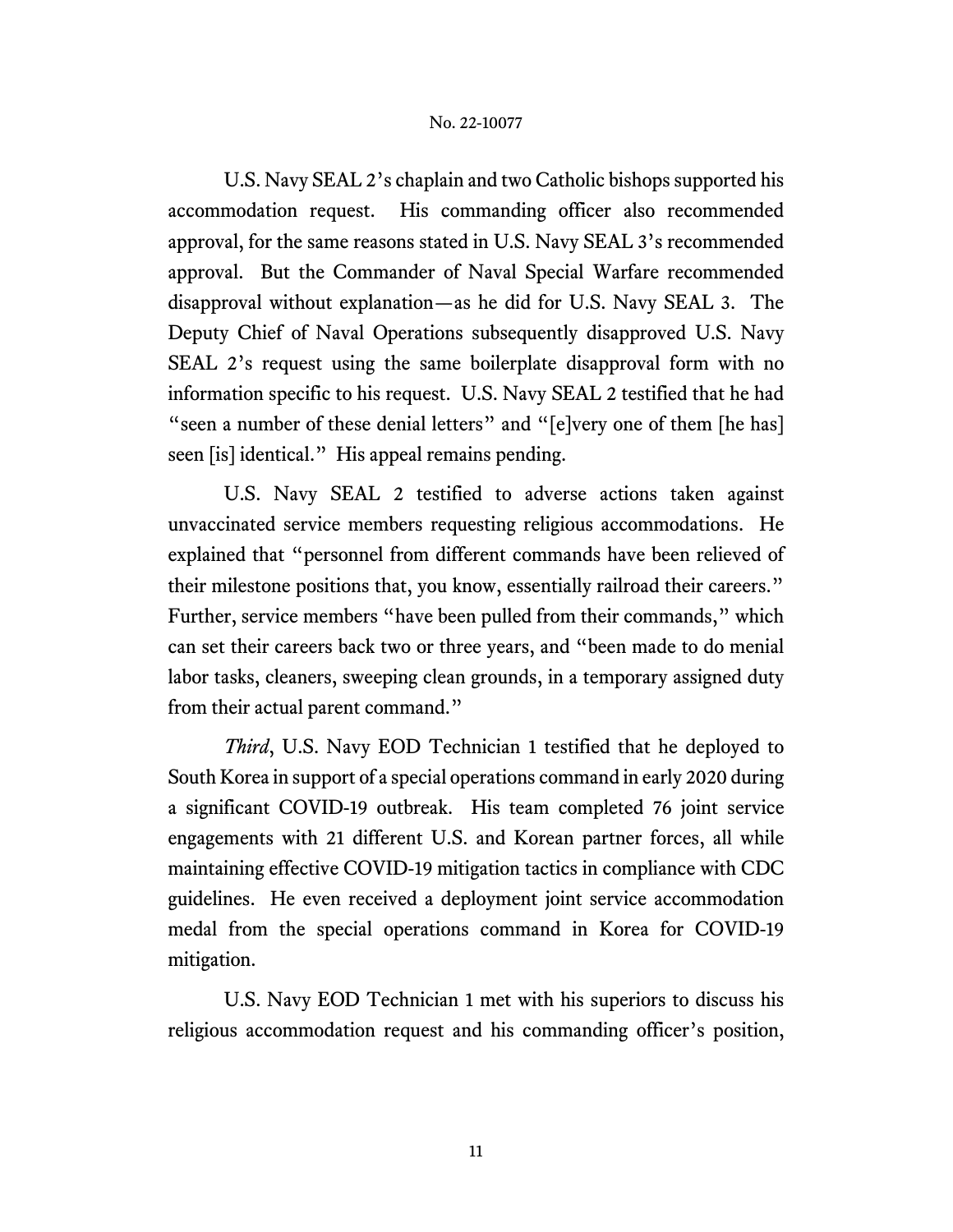which was to deny it. They told him that if he received an accommodation, "they probably could not find a place for [him] within the community as a senior enlisted member." He believes he "was being coerced into receiving the vaccine." They asked, "with [his] religious beliefs, if [he] thought that martyrs would be remembered."

The Commanding Officer of the Naval School EOD recommended disapproval of U.S. Navy EOD Technician 1's request, explaining that his "reluctance to obtain vaccination has the potential to create total force health ramifications" due to his "close quarters, hands-on training that cannot be mitigated with COVID-19 protocols." Without a fully vaccinated staff and student population, the recommendation explained, the unit "risk[ed] not being able to fully execute its mission." The Deputy Chief of Naval Operations subsequently disapproved the accommodation request on the same boilerplate form used to disapprove the requests of U.S. Navy SEALs 2 and 3.

# **iv.**

Following the hearing, the district court preliminarily enjoined Secretary Austin, Secretary Del Toro, and the DoD from "applying MANMED § 15-105(3)(n)(9); NAVADMIN 225/21; Trident Order #12; and NAVADMIN 256/21 to Plaintiffs."[5](#page-11-0) *U.S. Navy Seals 1–26 v. Biden*, No. 4:21-cv-01236-O, 2022 WL 34443, \*14 (N.D. Tex. Jan. 3, 2022) (O'Connor, J.). It further enjoined those Defendants "from taking any adverse action against Plaintiffs on the basis of Plaintiffs' requests for religious accommodation." *Id*. The court excused Plaintiffs' failure to exhaust military remedies as futile, finding the Navy's religious accommodation process is "an empty formality" because "the denial of each request is

<span id="page-11-0"></span><sup>&</sup>lt;sup>5</sup> The district court also dismissed President Biden from the suit.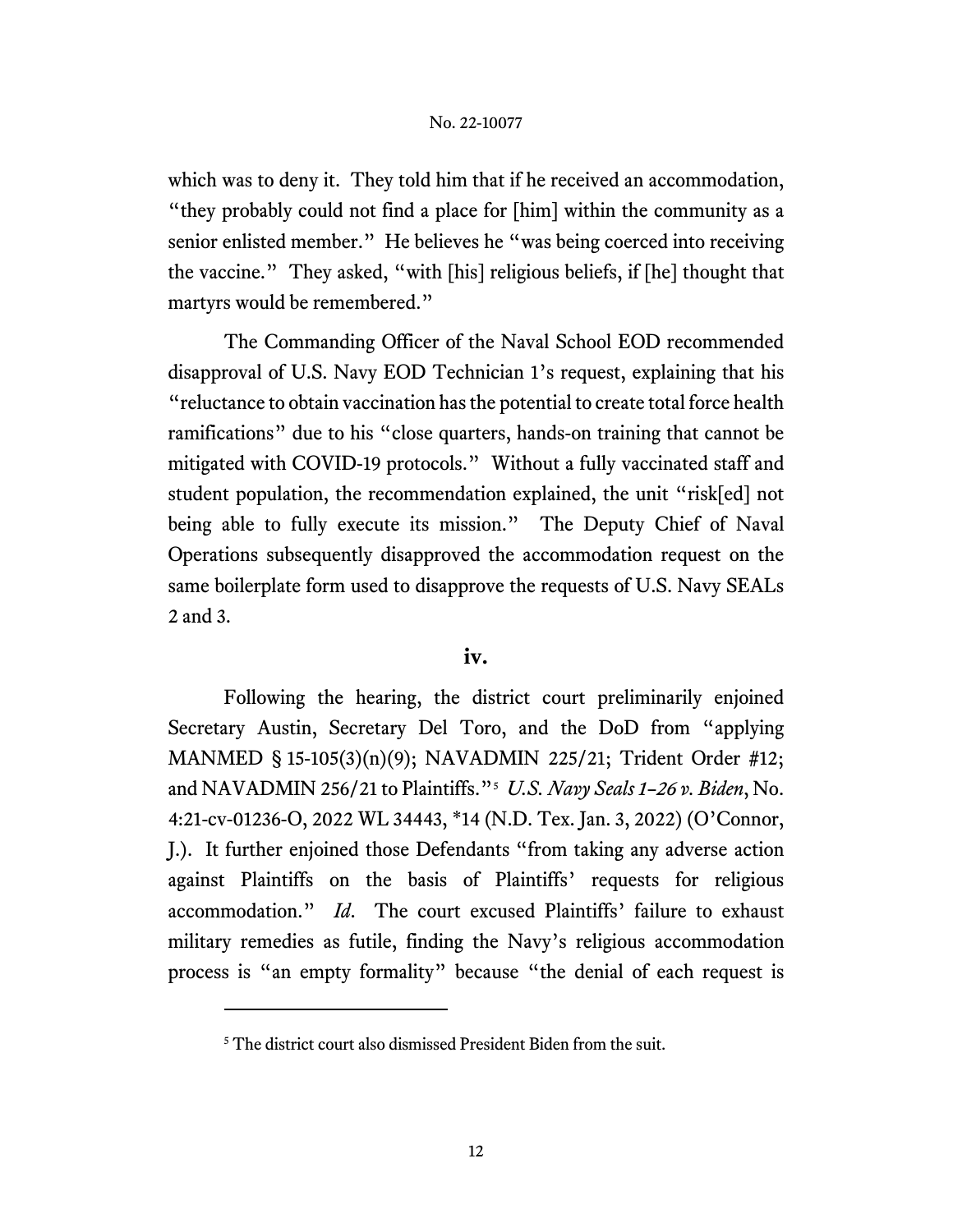predetermined." *Id.* at \*4; *see also id.* at \*1 (describing process as "theater" and finding the Navy "rubber stamps each denial"); *id.* at \*5 ("[T]he Plaintiffs' requests are denied the moment they begin."). As to Plaintiffs' likelihood of success on their RFRA claims,<sup>[6](#page-12-0)</sup> the court found that Defendants could not show a compelling interest in vaccinating Plaintiffs because the religious accommodation process lacks "individualized assessment" and is underinclusive, "includ[ing] carveouts for those participating in clinical trials and those with medical contraindications and allergies to vaccines," but not those with religious objections. *Id.* at \*10. Defendants filed a timely interlocutory appeal.

After the preliminary injunction took effect, the Navy formally denied U.S. Navy SEAL 16's appeal of his initially rejected religious accommodation request. The denial appears to be a boilerplate letter, mentioning nothing specific about SEAL 16's request. Plaintiffs submit that "SEAL 24 has yet to receive his denial, but his command informed him that his appeal was denied on February 11."

#### **v.**

Defendants moved the district court to stay the preliminary injunction "to the extent the order precludes Defendants from making the assignment and reassignment decisions that the military deems appropriate, taking into account Plaintiffs' vaccination status, including with respect to deployment and training." The court denied the motion, but it clarified that the preliminary injunction:

<span id="page-12-0"></span><sup>6</sup> The district court also concluded that the Defendants' actions violated the Plaintiffs' First Amendment right to free exercise of religion. We need not review that portion of the district court's ruling.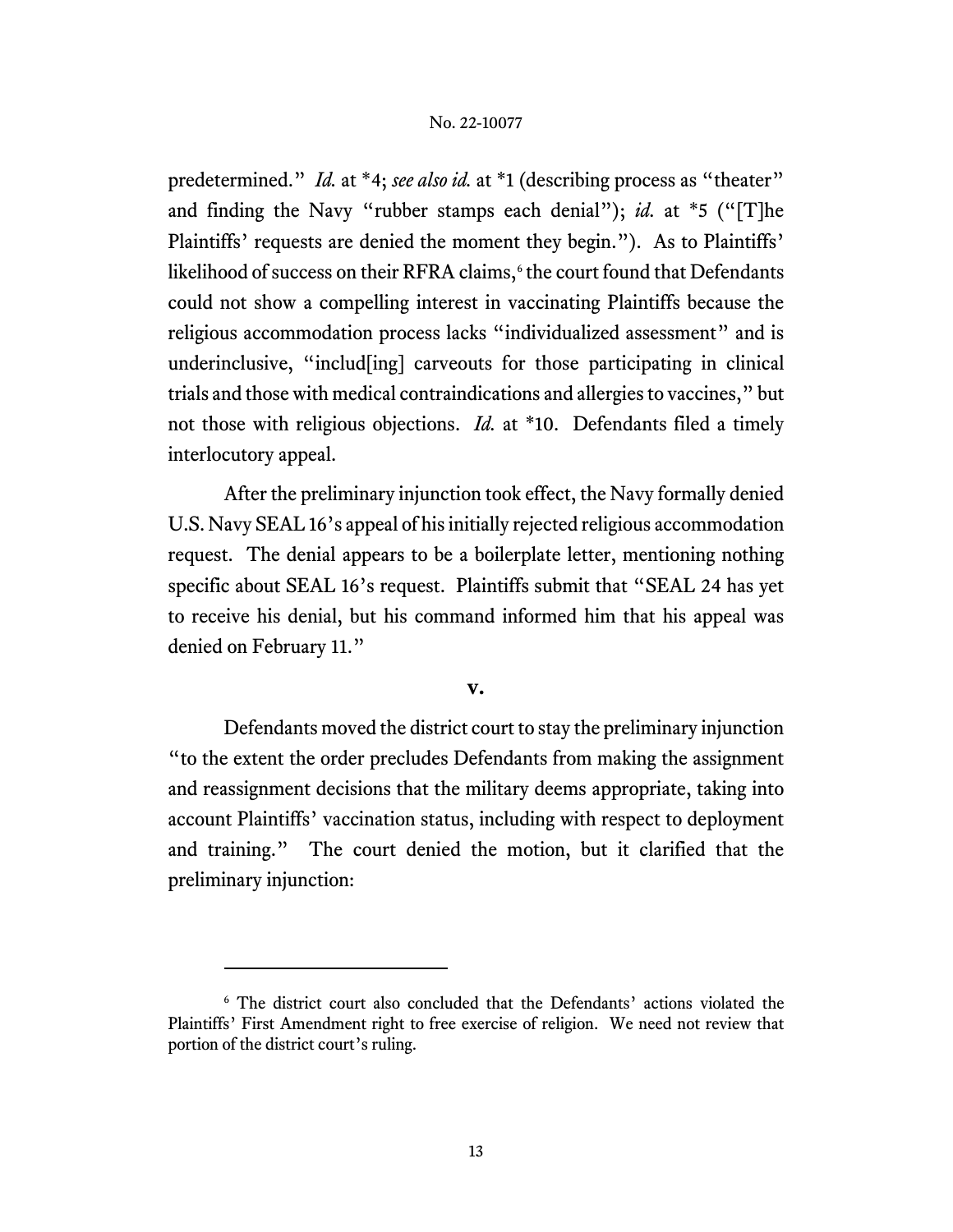[does] not require<sup>[]</sup> Defendants to make any particular personnel assignments. All strategic decisions remain in the hands of the Navy. Rather, the preliminary injunction simply prohibits adverse action against Plaintiffs based on their requests for religious accommodation. This Court will not and cannot—require the Navy to place a particular SEAL in a particular training program. But it can—and must—prevent the Navy from taking punitive action against that SEAL by blocking him from the training program he would otherwise attend.

Defendants subsequently moved this court to partially stay the preliminary injunction pending appeal "insofar as it precludes the Navy from considering plaintiffs' vaccination status in making deployment, assignment, and other operational decisions."<sup>[7](#page-13-0)</sup> They maintain that "[f]orcing the Navy to deploy plaintiffs while they are unvaccinated threatens the success of critical missions and needlessly endangers the health and safety of other service members."

# **II. Discussion**

"Before addressing the merits, we must be sure that this is a justiciable case or controversy under Article III." *Holder v. Humanitarian Law Project*, 561 U.S. 1, 15, 130 S. Ct. 2705, 2717 (2010). If it is not, our inquiry will end. If it is, then we must consider whether Defendants have satisfied the four factors required to grant a stay pending appeal. *See Nken v. Holder*, 556 U.S. 418, 426, 129 S. Ct. 1749, 1756 (2009) (quoting *Hilton v. Braunskill*, 481 U.S.

<span id="page-13-0"></span><sup>7</sup> While the interlocutory appeal and emergency motion have been pending in this court, proceedings in the district court continue. Plaintiffs sought class certification and moved for a class-wide preliminary injunction**.** They also sought a show cause order, arguing that "Defendants are disregarding and willfully violating [the preliminary injunction] by continuing to apply the same policies and continuing to impose the same injuries on Plaintiffs that initially warranted injunctive relief[.]"Defendants have meanwhile moved to dismiss or, alternatively, transfer venue.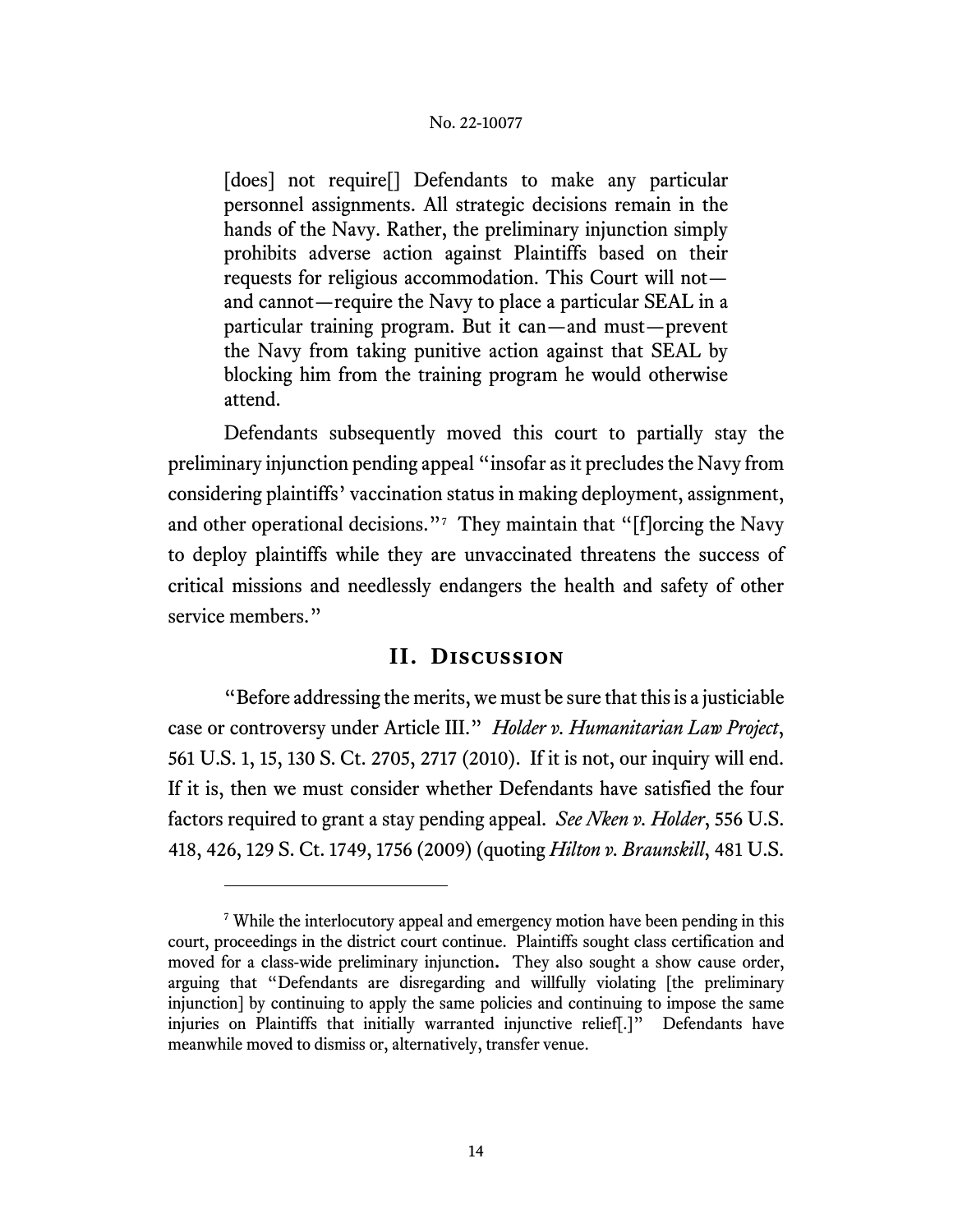770, 776, 107 S. Ct. 2113, 2119 (1987)). This dispute is justiciable. But Defendants have not carried their burden to warrant the issuance of a stay.

## **A.**

Congress rendered justiciable Plaintiffs' claims under RFRA, which applies to every "branch, department, agency, instrumentality, and official (or other person acting under color of law) of the United States[.]" 42 U.S.C. § 2000bb-2(1). RFRA, in turn, sets the standards binding every department of the United States to recognize and accommodate sincerely held religious beliefs. It undoubtedly "applies in the military context." *United States v. Sterling*, 75 M.J. 407, 410 (C.A.A.F. 2016), *cert. denied*, 137 S. Ct. 2212 (2017). This makes sense because service members "experience increased needs for religion as the result of being uprooted from their home environments, transported often thousands of miles to territories entirely strange to them, and confronted there with new stresses that would not otherwise have been encountered if they had remained at home." *Katcoff v. Marsh*, 755 F.2d 223, 227 (2nd Cir. 1985). Federal courts are therefore empowered to adjudicate RFRA's application to these Plaintiffs.

Notwithstanding RFRA's broad scope, the district court below, as well as other courts, have believed themselves bound by a judicial abstention doctrine created in *Mindes v. Seaman*, 453 F.2d 197 (5th Cir. 1971). In that case, the court sought to identify situations in which federal courts, faced with claims implicating internal military affairs, must withhold adjudication in favor of military decision-making. *Mindes* abstention is rooted in the federal common law principle of "comity." *Mindes*, 453 F.2d at 199. But it is likely that, following RFRA's enactment, abstention based on the *Mindes*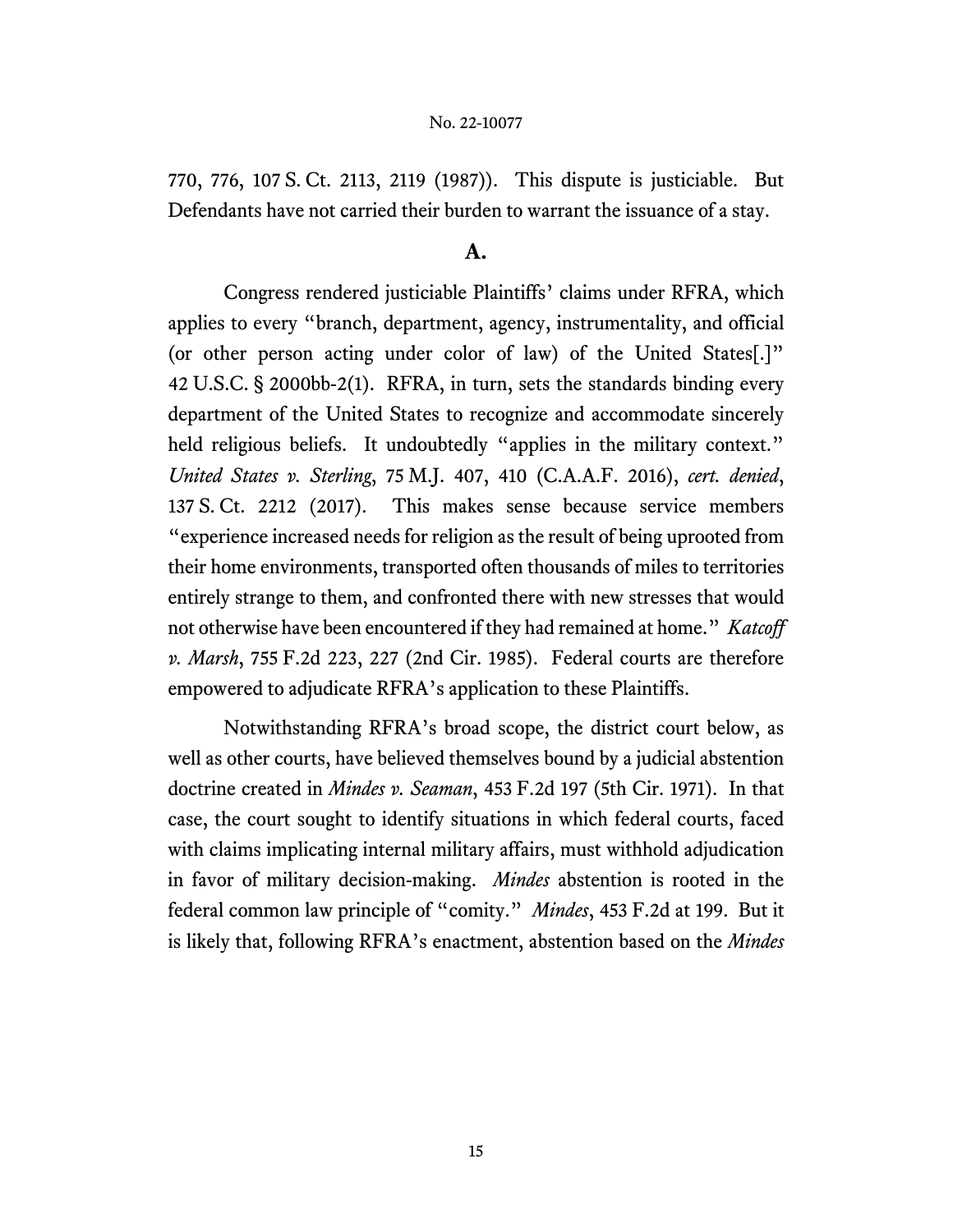test is no longer permissible.<sup>[8](#page-15-0)</sup> RFRA "operates as a kind of super statute, displacing the normal operation of other federal laws[.]" *Bostock v. Clayton County*, 140 S. Ct. 1731, 1754 (2020). It would not be a stretch to conclude that RFRA must also displace a judge-created abstention doctrine. "[W]hen Congress addresses a question previously governed by a decision rested on federal common law the need for such an unusual exercise of lawmaking by federal courts disappears." *City of Milwaukee v. Illinois*, 451 U.S. 304, 314, 101 S. Ct. 1784, 1791 (1981).

In an abundance of caution and deferring to circuit precedent, however, we consider whether *Mindes* abstention ought to apply here. *Mindes* requires courts to "examine the substance of [a plaintiff's] allegation [implicating internal military affairs] in light of the policy reasons behind nonreview of military matters."[9](#page-15-1) 453 F.2d at 201. In doing so, courts must first determine whether "[t]he plaintiff has alleged a deprivation of constitutional rights or that the military violated statutes or its own regulations[.]" *Meister v. Tex. Adjutant Gen.'s Dep't*, 233 F.3d 332, 339 (5th Cir. 2000) (citing *Mindes*, 453 F.2d at 201). Courts must next assess whether the plaintiff has exhausted all available intra-service corrective measures. *Mindes*, 453 F.2d at 201. If the plaintiff satisfies both criteria, then the court considers a series of factors, which amount to a synopsis of pre-*Mindes* case

<span id="page-15-0"></span><sup>8</sup> A respected treatise disagrees with *Mindes* on other grounds, stating that "[t]here is nothing in the power of Congress to make rules for the government and regulation of the land and naval forces, nor in the powers of the President as commander in chief, that ousts the power of courts to protect the constitutional rights of individuals against improper military actions." 13C Charles Alan Wright & Arthur R. Miller, Federal PRACTICE AND PROCEDURE § 2942 n.80 (3d ed. Apr. 2021 update).

<span id="page-15-1"></span><sup>9</sup> Among a number of reasons for imposing an exhaustion requirement, the court stated that "the greatest reluctance to accord judicial review [of internal military affairs] has stemmed from the proper concern that such review might stultify the military in the performance of its vital mission." *Id*. at 199.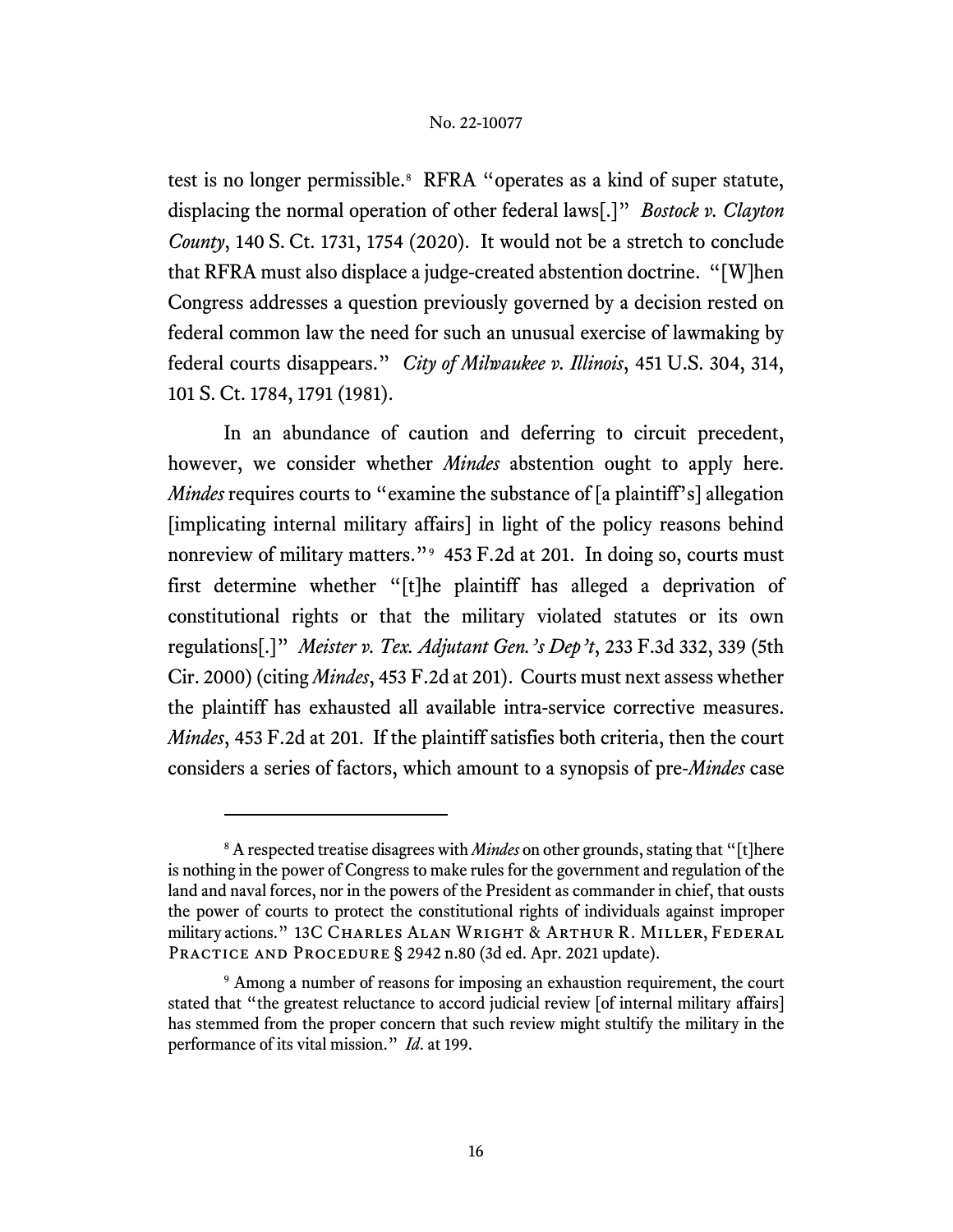law that had adjudicated claims arising from military service: (1) "[t]he nature and strength of the plaintiff's challenge to the military determination[;]" (2) "[t]he potential injury to the plaintiff if review is refused[;]" (3) "[t]he type and degree of anticipated interference with the military function[;]" and (4) "[t]he extent to which the exercise of military expertise or discretion is involved." *Id*. at 201-02.

# **i.**

Plaintiffs satisfy the first threshold *Mindes* inquiry because they allege constitutional violations of the First Amendment and RFRA, which "secures Congress' view of the right to free exercise under the First Amendment[.]" *Tanzin v. Tanvir*, 141 S. Ct. 486, 489 (2020).

With respect to the second inquiry, this court has held that "[i]n the military context, the exhaustion requirement promotes the efficient operation of the military's judicial and administrative systems, allowing the military an opportunity to fully exercise its own expertise and discretion prior to any civilian court review." *Von Hoffburg v. Alexander*, 615 F.2d 633, 637- 38 (5th Cir. 1980) (citing *Hodges v. Callaway*, 499 F.2d 417 (5th Cir. 1974)). Nonetheless, exhaustion is unnecessary if, *inter alia*, the administrative remedy is futile and plaintiffs raise substantial constitutional claims. *Id*. at 638 (citations omitted).

Plaintiffs are exempted from exhausting their administrative remedies for both of these reasons. [10](#page-16-0) The Navy has not accommodated any religious request to abstain from any vaccination in seven years, and to date it has denied all religiously based claims for exemption from COVID-19

<span id="page-16-0"></span><sup>&</sup>lt;sup>10</sup> The two Plaintiffs whose appeals have been finally adjudicated require no such exemption, so this analysis only pertains to the 33 who have not received any final determinations.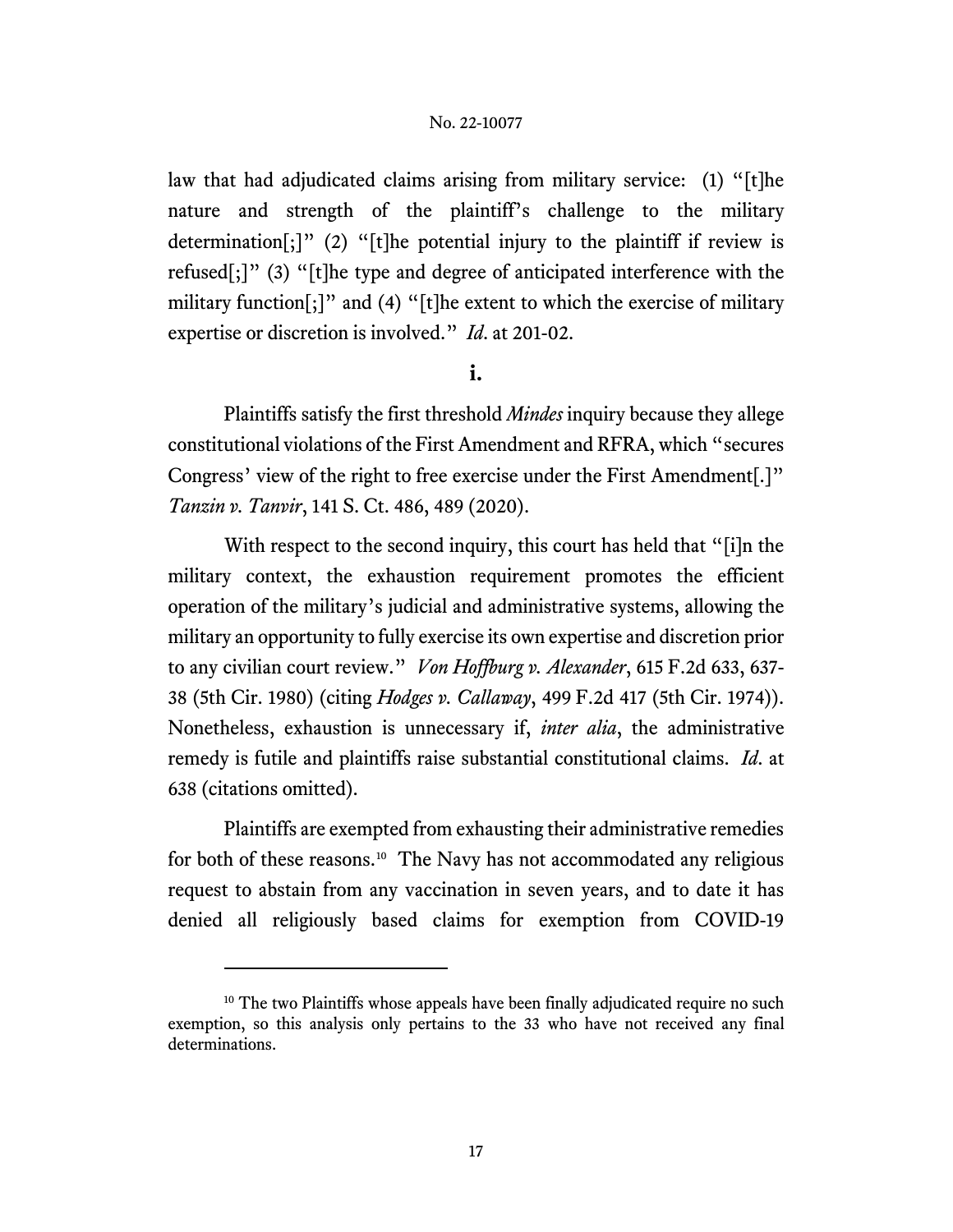vaccination. It is true that futility is not a function of the likely ultimate success of administrative exhaustion. But evidence, recited previously and not meaningfully challenged here, suggests that the Navy has effectively stacked the deck against even those exemptions supported by Plaintiffs' immediate commanding officers and military chaplains. This is sufficiently probative of futility.[11](#page-17-0) Further, as explained more fully below, Plaintiffs raise substantial, legally clear-cut questions under RFRA. Courts are specifically equipped to address RFRA claims and, by the same token, the issues are less suitable for administrative adjudication. Plaintiffs have thus satisfied the threshold criteria required by *Mindes*. But a final justiciability determination depends on considering the four additional *Mindes* points.

# **ii.**

The district court determined that each of the four additional *Mindes* considerations favors justiciability. We agree.

The constitutional underpinnings and merit of Plaintiffs' claims weigh in favor of granting judicial review. Constitutional claims are "normally more important than those having only a statutory or regulatory base.<sup>[1]</sup> *Mindes*, 453 F.2d at 201. Indeed, this court has favorably cited the Ninth Circuit's determination that "[r]esolving a claim founded solely upon a constitutional right is singularly suited to a judicial forum and clearly inappropriate to an administrative board." *Downen v. Warner*, 481 F.2d 642, 643 (9th Cir. 1973); *see Von Hoffburg*, 615 F.2d at 638 (citing *Downen*,

<span id="page-17-0"></span><sup>11</sup> Unlike in this case, the Marines in *Church v. Biden* "advanced no argument or evidence demonstrating that obtaining review of any future discipline or removal pursuant to ordinary military review procedures would be futile or inadequate." 2021 WL 5179215, at \*11. Similarly, the court in *Robert v. Austin*, found that "Plaintiffs' contention that they may be subject to discipline for refusing to take a vaccine appear[ed] to be based on nothing more than speculation." 2022 WL 103374, at \*3. Plaintiffs here have done the exact opposite.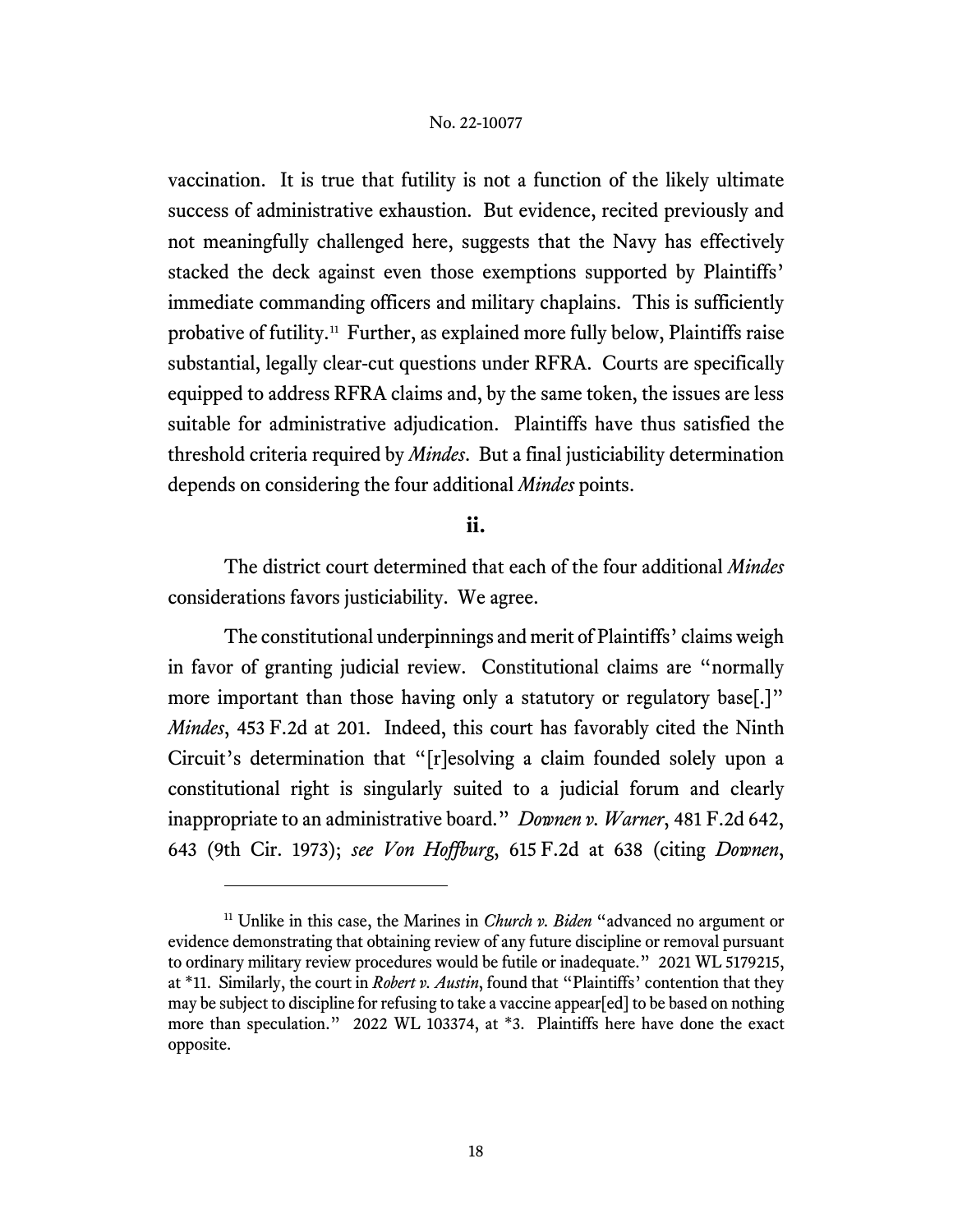481 F.2d at 643). This is especially so when a plaintiff's claims are "founded on infringement of specific constitutional rights[.]" *NeSmith v. Fulton*, 615 F.2d 196, 201-02 (5th Cir. 1980) (citations omitted). Plaintiffs allege specific, and far from frivolous, violations of their free exercise rights under both the First Amendment and RFRA. Thus, the nature and strength of Plaintiffs' claims weigh in favor of judicial resolution.

Plaintiffs also face irreparable harm if judicial review is denied. "In general, a harm is irreparable where there is no adequate remedy at law, such as monetary damages." *Janvey v. Alguire*, 647 F.3d 585, 600 (5th Cir. 2011) (citation omitted). "The loss of First Amendment freedoms, for even minimal periods of time unquestionably constitutes irreparable injury." *Opulent Life Church v. City of Holly Springs Miss.*, 697 F.3d 279, 295 (5th Cir. 2012) (quoting *Elrod v. Burns*, 427 U.S. 347, 373, 96 S. Ct. 2673, 2690 (1976) (plurality opinion)). "This principle applies with equal force to the violation of [RFRA] rights because [RFRA] enforces First Amendment freedoms, and the statute requires courts to construe it broadly to protect religious exercise.<sup>"12</sup> *Id.* (citations omitted). At base, Plaintiffs are staring down even more than "a choice between their job(s) and their jab(s)." *BST Holdings, L.L.C. v. OSHA*, 17 F.4th 604, 618 (5th Cir. 2021). By pitting their consciences against their livelihoods, the vaccine requirements would crush Plaintiffs' free exercise of religion.

<span id="page-18-0"></span><sup>12</sup> *Opulent Life Church* involved claims under Religious Land Use and Institutionalized Persons Act (RLUIPA), 42 U.S.C. §§ 2000cc, *et seq.*, but "[b]oth RFRA and RLUIPA impose essentially the same requirements as *Sherbert* [*v. Verner*, 374 U.S. 398, 83 S. Ct. 1790 (1963)]" *Fulton v. City of Phila.*, 141 S. Ct. 1868, 1922 (2021) (Barrett, J., concurring); *see also Burwell v. Hobby Lobby Stores, Inc.*, 573 U.S. 682, 695, 134 S. Ct. 2751, 2761 (2014) (citation omitted) (RLUIPA "imposes the same general test as RFRA but on a more limited category of governmental actions.").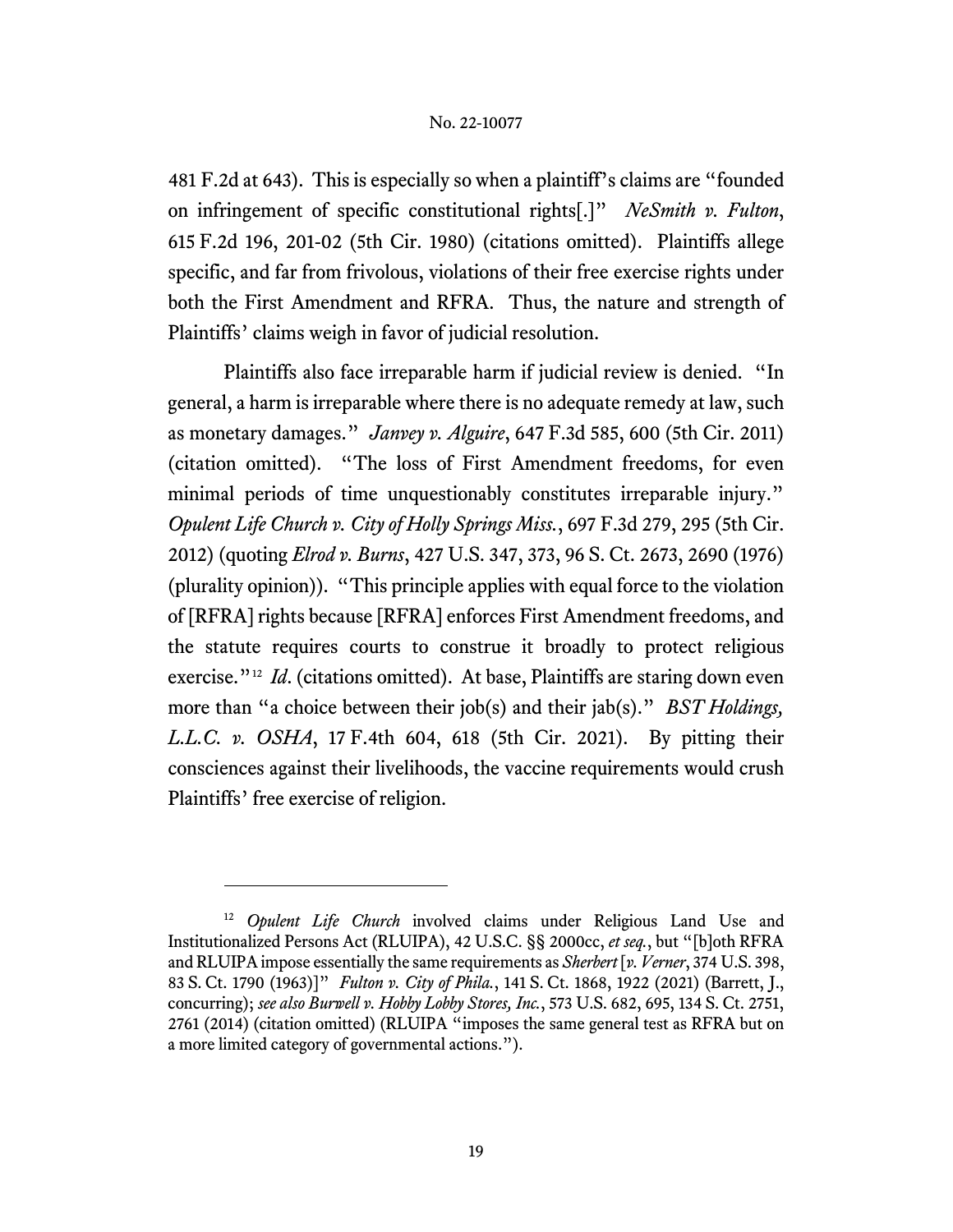The most problematic of the *Mindes* considerations is whether judicial review of Plaintiffs' claims would seriously impede the Navy's performance of its vital duties. Because "there will always be some interference when review is granted," courts ought to abstain only where "the interference would be such as to seriously impede the military in the performance of vital duties[.]" *Mindes,* 453 F.2d at 201. We are aware of the Navy's general objection that federal court resolution of these claims "cause[s] direct and immediate impact to mission execution."<sup>[13](#page-19-0)</sup> But the Navy acknowledges that it has granted hundreds of medical exemptions from the COVID-19 vaccine, at least 17 of which were temporary medical exemptions for those in Naval Special Warfare. [14](#page-19-1) Only 35 Plaintiffs seek religious accommodations here. And "5,035 active component and 2,960 Ready Reserve sailors" remained unvaccinated as of January 27, 2022. It is therefore "illogical . . . that Plaintiff[s'] religious-based refusal to take a COVID-19 vaccine would 'seriously impede' military function when the [Navy] has [over 5,000] service members still on duty who are just as unvaccinated as [the Plaintiffs]."[15](#page-19-2) *Air Force Officer*, 2022 WL 468799, at \*7. In fact, Vice Admiral

<span id="page-19-0"></span><sup>&</sup>lt;sup>13</sup> The commanding officer of two Plaintiffs, however, averred that "the cumulative impact of repeated accommodations of religious practices . . . would mean [his] command is still able to safely accomplish its mission and protect the health and safety of its members."

<span id="page-19-1"></span> $14$  The Navy's willingness to grant hundreds of medical exemptions undermines its reliance on decisions like *Goldman v. Weinberger*, 475 U.S. 503, 106 S. Ct. 1310 (1986), *abrogated by* 10 U.S.C. § 774(a)-(b). The *Goldman* court held that "the First Amendment does not require the military to accommodate [wearing a yarmulke] in the face of its view that they would detract from the uniformity sought by the dress regulations." *Id*. at 475 U.S. at 509-10, 106 S. Ct. at 1314. The Navy is currently 99.4% uniform in its COVID-19 vaccination status. To the extent that the remaining 0.6% are not uniform, the exemptions granted by the Navy belie its insistence on uniformity in this case.

<span id="page-19-2"></span><sup>&</sup>lt;sup>15</sup> The Navy had formally discharged 45 sailors for refusing the COVID-19 vaccine as of January 27, 2022.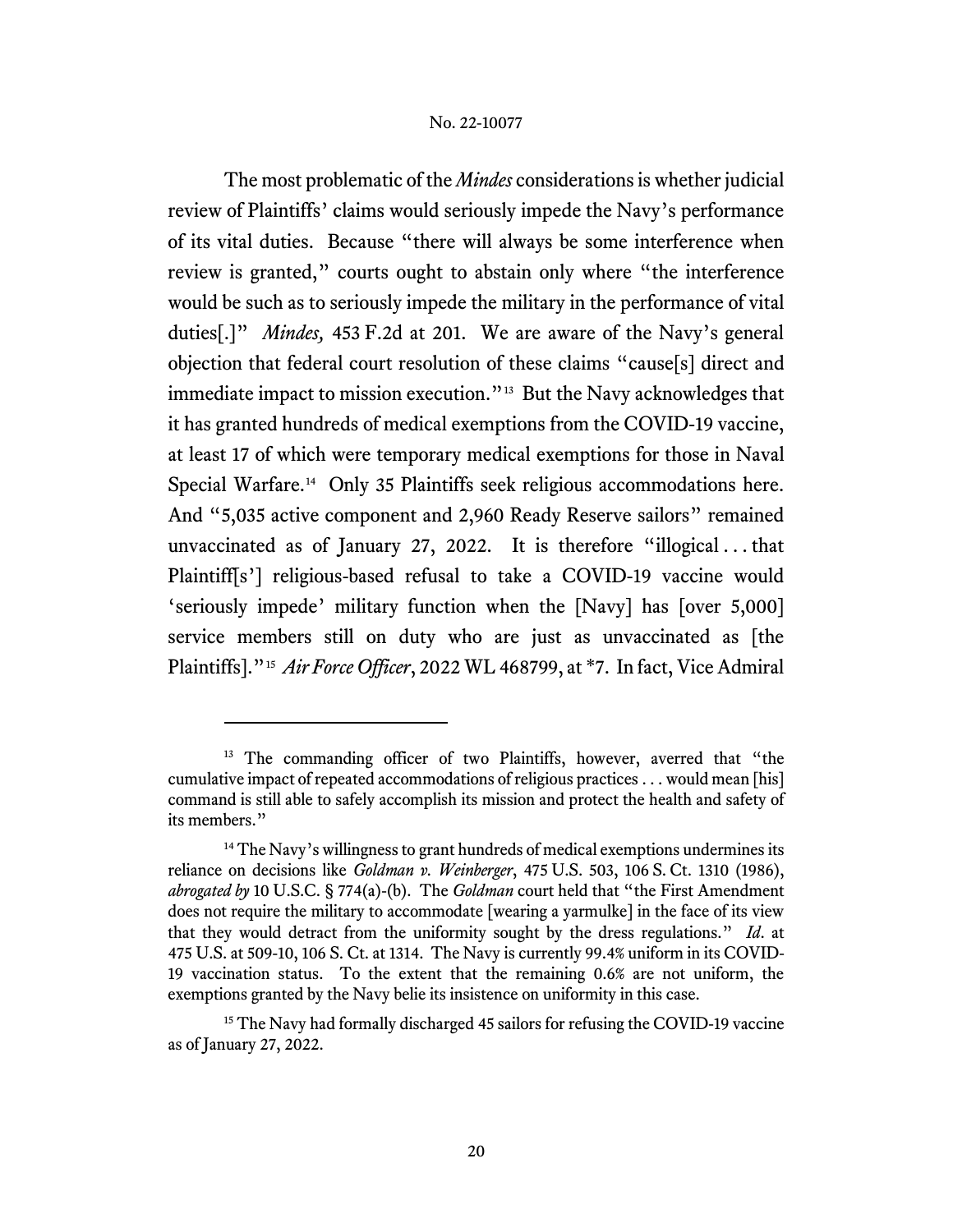William Merz recently observed that during operations conducted with fully vaccinated personnel, the Omicron variant in particular is "coming and going all the time, [in] very small numbers, and [with] really no operational  $impat[.]$ <sup>16</sup> Significantly, the Navy recently aligned its testing and isolation guidelines with updated, looser CDC protocols, which recommend isolation for those who test positive only "for five days or until symptoms have cleared, depending on which is longer." Such individuals then only have to "wear a mask for an additional five days." Thus, "Navy teams are  $[]$  very, very attuned to watching their indications and reacting to [the virus]."<sup>[17](#page-20-1)</sup>

Finally, the extent to which military expertise or discretion is involved does not militate against judicial review. "Courts should defer to the superior knowledge and experience of professionals in matters such as promotions or orders directly related to specific military functions." *Mindes*, 453 F.2d at 201-02. To be sure, "[t]he complex, subtle, and professional decisions as to the composition, training, equipping, and control of a military force are essentially professional military judgments[.]" *Gilligan v. Morgan*, 413 U.S. 1, 10, 93 S. Ct. 2440, 2446 (1973) The Navy may permissibly classify any number of Plaintiffs as deployable or non-deployable for a wide variety of reasons. But if the Navy's plan is to ignore RFRA's protections, as it seems to be on the record before us, courts must intervene because

<span id="page-20-0"></span><sup>&</sup>lt;sup>16</sup> Defendants insist that this quotation is taken out of context. But the "context" they emphasize is based on the article's summary of Admiral Merz's sentiments, not the words of Admiral Merz himself. We rely on the admiral's quoted words.

<span id="page-20-1"></span><sup>&</sup>lt;sup>17</sup> Also noteworthy concerning the comparative efficacy of vaccination is that the USS Milwaukee was "sidelined" in December 2021 by a COVID-19 outbreak despite having a fully vaccinated crew; and over 15 members of one Plaintiff's entirely vaccinated detachment contracted, or were exposed to, COVID-19 during a training exercise.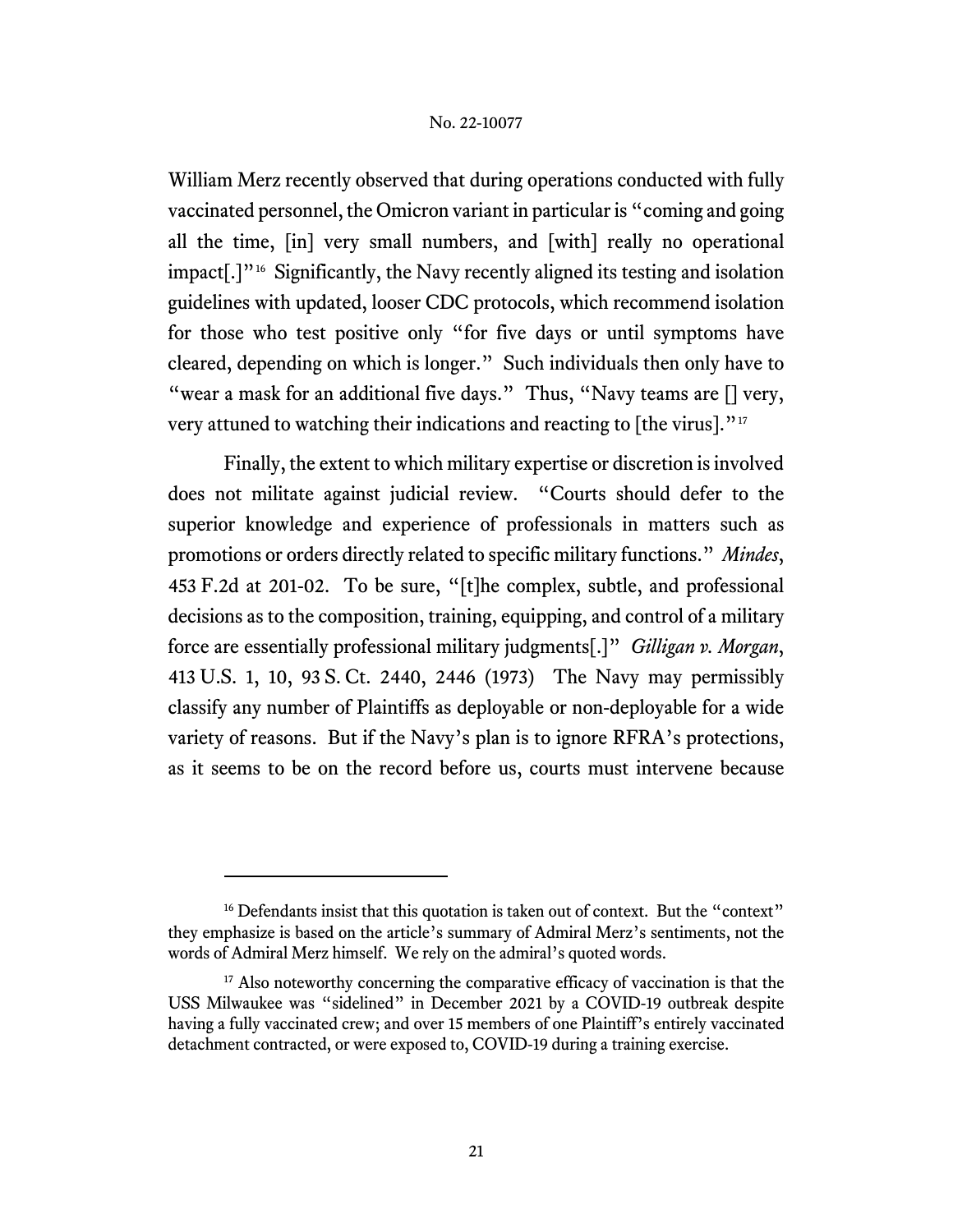"[g]enerals don't make good judges—especially when it comes to nuanced constitutional issues."[18](#page-21-0) *Air Force Officer*, 2022 WL 468799, at \*8.

Accordingly, even under *Mindes*, Plaintiffs' claims are justiciable.

## **B.**

When considering whether to grant a stay pending appeal, a court must consider:

- o *First*, whether the stay applicants have made a strong showing that they are likely to succeed on the merits;
- o *Second*, whether the applicants will be irreparably harmed absent a stay;
- o *Third*, whether issuance of the stay will substantially injure the other parties; and
- o *Fourth*, where the public interest lies.

*Nken*, 556 U.S. at 426, 129 S. Ct. 1756 (quoting *Hilton*, 481 U.S. at 776, 107 S. Ct. at 2119). The first two factors "are the most critical." *Id*. at 434.

# **i.**

Defendants argue that they are likely to prevail because Plaintiffs' claims are non-justiciable and otherwise lack merit. But we reject nonjusticiability, and the district court painstakingly explained why, at a minimum, their RFRA claims are meritorious. We elaborate on the district court's reasoning.

As the Supreme Court has noted, RFRA affords even "greater protection for religious exercise than is available under the First Amendment<sup>[]"</sup> and provides that the:

<span id="page-21-0"></span><sup>18</sup> Judge Tilman E. Self III is a former Army artillery officer. *Id*. at \*5.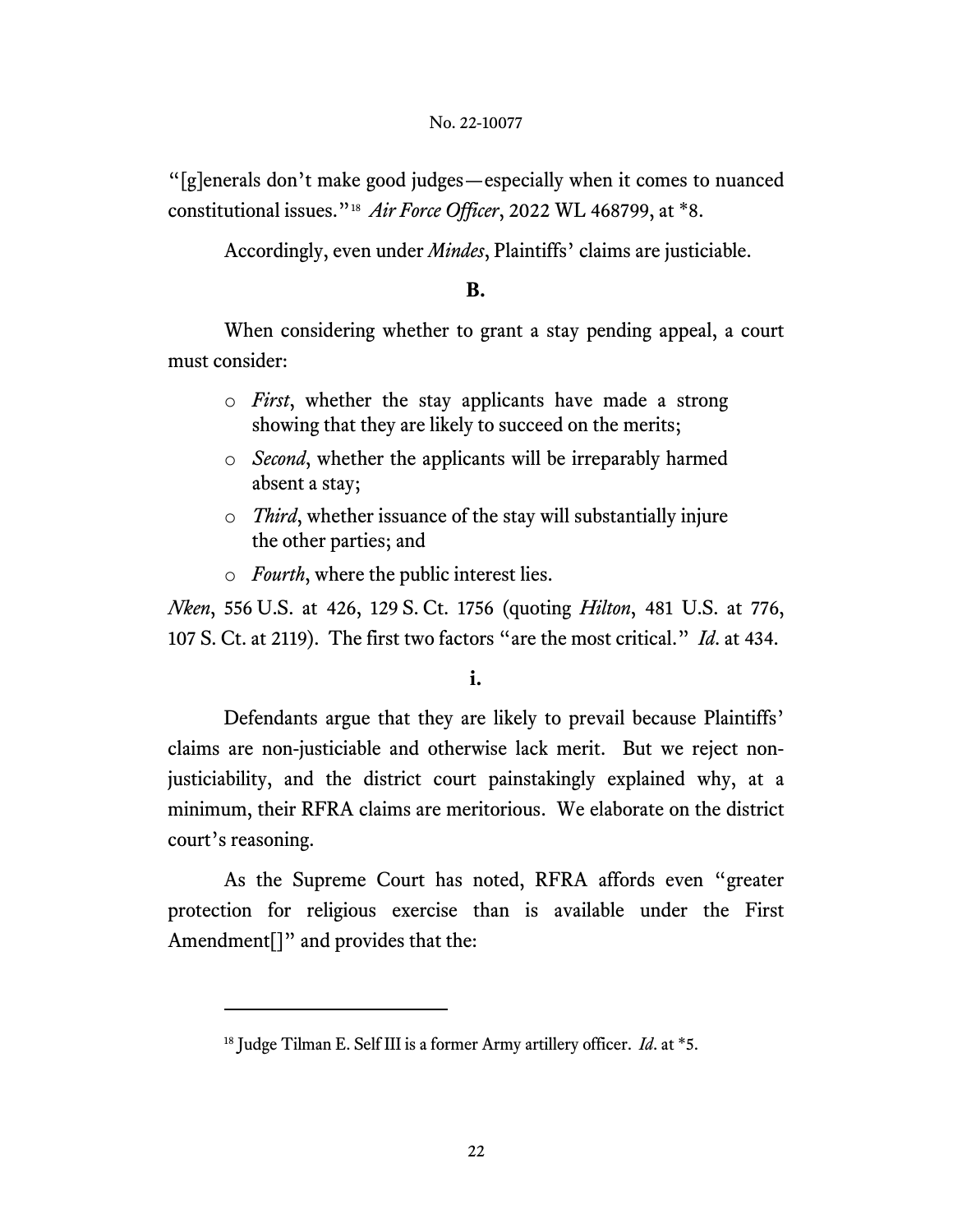Government may substantially burden a person's exercise of religion only if it demonstrates that application of the burden to the person $-(1)$  is in furtherance of a compelling governmental interest; and (2) is the least restrictive means of furthering that compelling governmental interest.

*Holt v. Hobbs*, 574 U.S. 352, 357, 135 S. Ct. 853, 859-60 (2015); 42 U.S.C. § 2000bb-1. "[T]he 'exercise of religion' often involves not only belief and profession but the performance of (or abstention from) physical acts[.]" *Employment Div. v. Smith*, 494 U.S. 872, 877, 110 S. Ct. 1595, 1599 (1990). And "a government action or regulation creates a 'substantial burden' on a religious exercise if it truly pressures the adherent to significantly modify his religious behavior and significantly violates his religious beliefs." *Adkins v. Kaspar*, 393 F.3d 559, 570 (5th Cir. 2004) (involving RLUIPA). Once a plaintiff demonstrates a substantial burden on his exercise of religion, "RFRA requires the Government to demonstrate that the compelling interest test is satisfied through application of the challenged law 'to the person'—the particular claimant whose sincere exercise of religion is being substantially burdened." *Gonzales v. O Centro Espirita Beneficente Uniao do Vegetal*, 546 U.S. 418, 430-431, 126 S. Ct. 1211, 1220 (2006) (quoting 42 U.S.C. § 2000bb-1(b)). This is a "high bar." *Little Sisters of the Poor Saints Peter & Paul Home v. Pennsylvania*, 140 S. Ct. 2367, 2392 (2020) (Alito, J., concurring). This already high bar is raised even higher "[w]here a regulation already provides an exception from the law for a particular group[.]" *McAllen Grace Brethren Church v. Salazar*, 764 F.3d 465, 472 (5th Cir. 2014) (citations omitted); *see also Fulton*, 141 S. Ct. at 1878-83.

The Navy does not even dispute that its COVID-19 vaccination requirements substantially burden each Plaintiff's free exercise of religion, but the nature of the injury bears emphasis. Plaintiffs have thoughtfully articulated their sincere religious objections to taking the vaccine itself. Accepting the vaccine would directly burden their respective faiths by forcing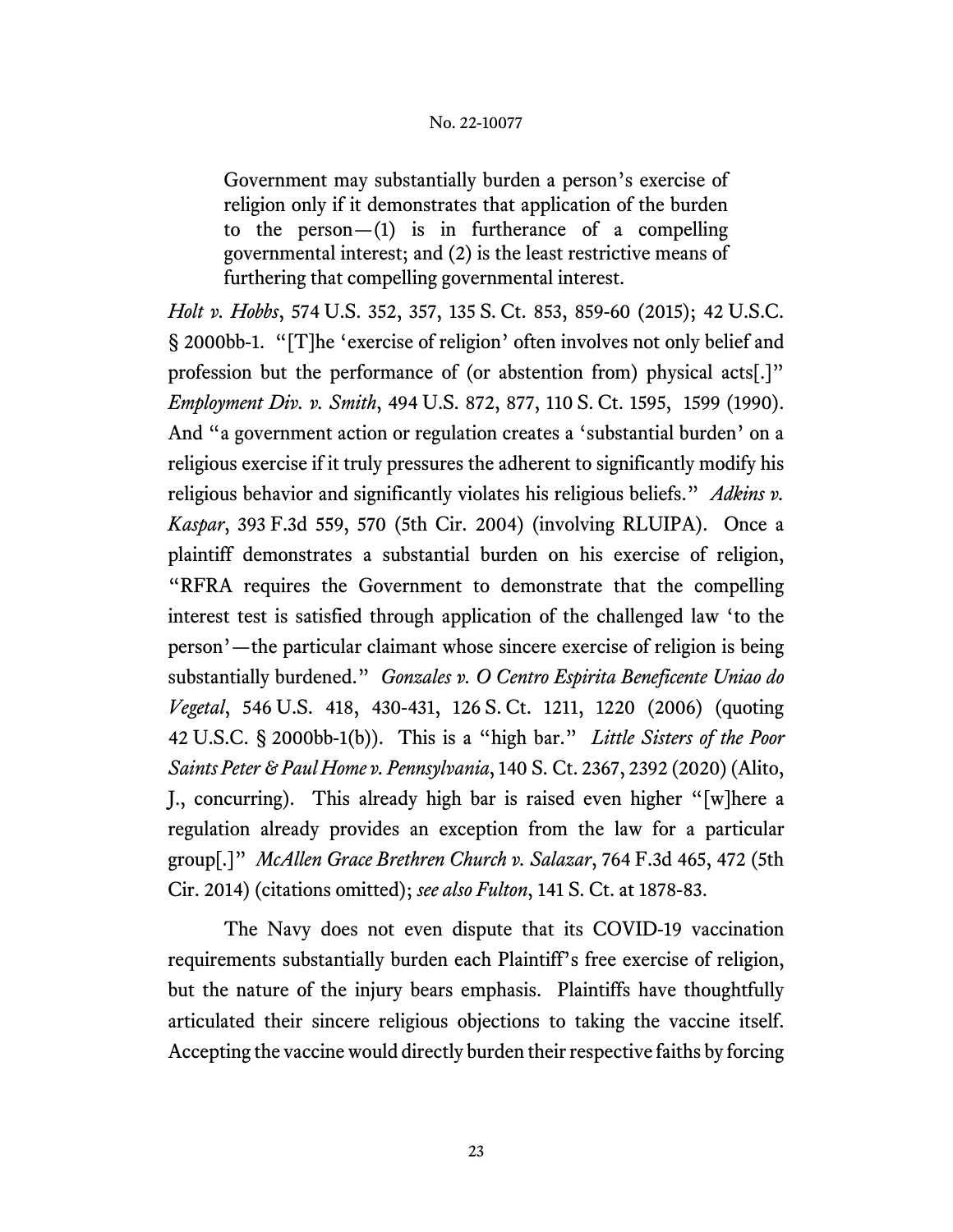them to inject an unremovable substance at odds with their most profound convictions. This injury would outlast their military service, making the decision whether to acquiesce far more difficult than just choosing between "their job(s) and their jab(s)." *BST Holdings*, 17 F.4th at 618. The vaccine requirements principally compete against their faiths and secondarily against their livelihoods. These circumstances impose a substantial burden on Plaintiffs. *See Little Sisters of the Poor*, 140 S. Ct. at 2391 (contraceptive mandate imposed a substantial burden on employers that had religious objections to contraceptives and believed that complying would make them complicit in the provision of contraceptives); *see also Holt*, 574 U.S. at 361, 135 S. Ct. at 862 (RLUIPA context) (a grooming policy "substantially burden[ed] [a prisoner's] religious exercise[]" where he "face[d] serious disciplinary action<sup>[]"</sup> for contravening that policy).

In an attempt to subordinate Plaintiffs' protected interest, the Navy focuses instead on its institutional interests. Defendants' position is that:

The Navy has an extraordinarily compelling interest in requiring that service members generally—and these plaintiffs in particular—be vaccinated against COVID-19, both (1) to reduce the risk that they become seriously ill and jeopardize the success of critical missions and (2) to protect the health of their fellow service members.

The Navy has been extraordinarily successful in vaccinating service members, as at least 99.4% of whom are vaccinated.[19](#page-23-0) But that general interest is nevertheless insufficient under RFRA. The Navy must instead "scrutinize[] the asserted harm of granting specific exemptions to particular religious claimants*.*" *O Centro*, 546 U.S., at 431, 126 S. Ct. at 1220. "The

<span id="page-23-0"></span> $19$  As the district court explained in denying Defendants' stay motion, statistically speaking, "vaccinated servicemembers are far more likely to encounter other unvaccinated individuals off-base among the general public than among their ranks."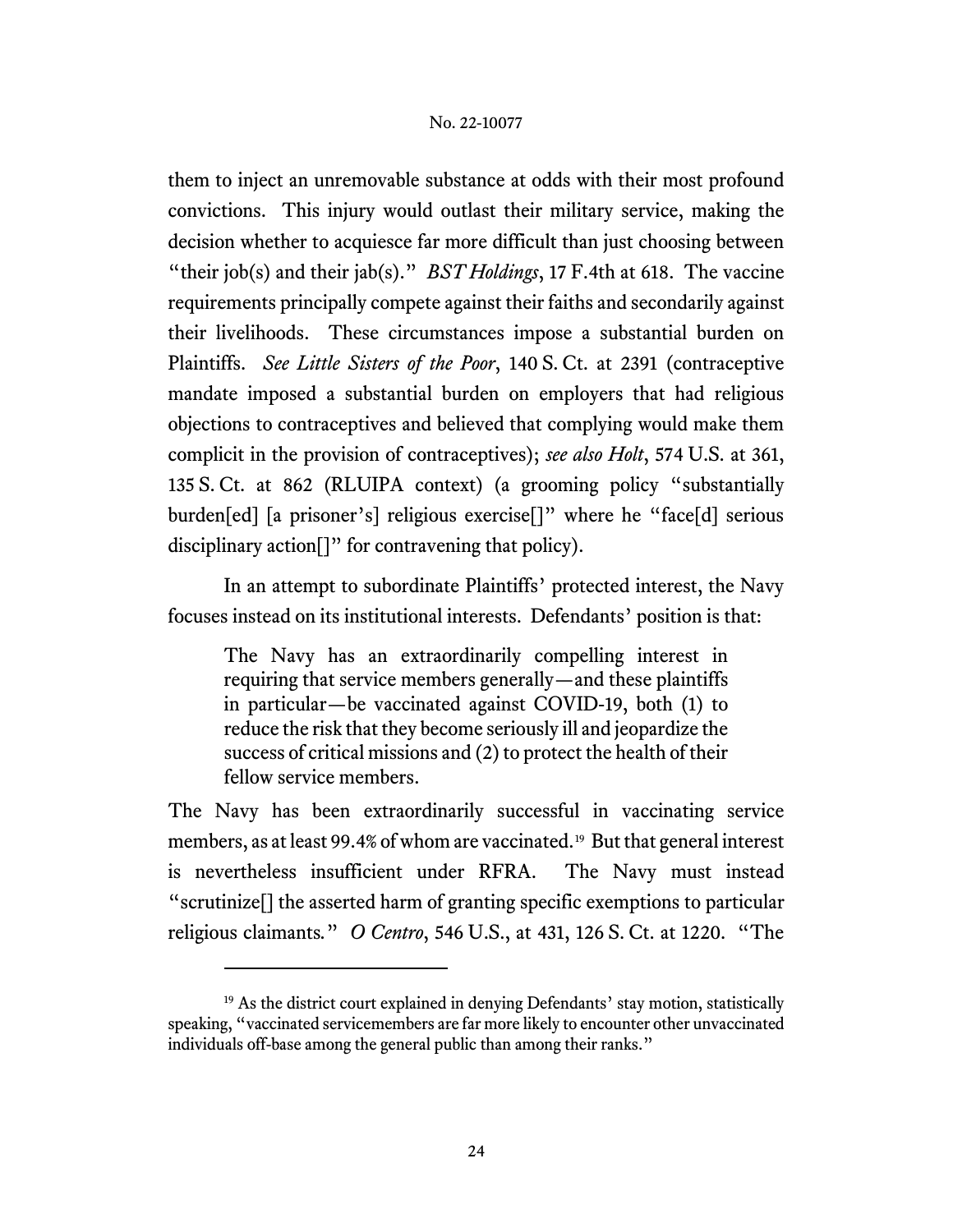question, then, is not whether [the Navy has] a compelling interest in enforcing its [vaccination] policies generally, but whether it has such an interest in denying an exception to [each Plaintiff]." *Fulton*, 141 S. Ct. at 1881. And RFRA "demands much more<sup>[]"</sup> than deferring to "officials" mere say-so that they could not accommodate [a plaintiff's religious accommodation] request." *Holt*, 574 U.S. at 369, 135 S. Ct. at 866 (RLUIPA context). That is because "only the gravest abuses, endangering paramount interests, give occasion for permissible limitation[]" on the free exercise of religion. *Sherbert v. Verner*, 374 U.S. 398, 406, 83 S. Ct. 1790, 1795 (1963) (internal quotation marks and citations omitted).[20](#page-24-0)

Defendants have not demonstrated "paramount interests" that justify vaccinating these 35 Plaintiffs against COVID-19 in violation of their religious beliefs. They insist that "given the small units and remote locations in which special-operations forces typically operate, military commanders have determined that unvaccinated service members are at significantly higher risk of becoming severely ill from COVID-19 and are therefore medically unqualified to deploy." But "[r]outine [Naval Special Warfare] mission risks include everything from gunshot wounds, blast injuries, parachute accidents, dive injuries, aircraft emergencies, and vehicle rollovers to animal bites, swimming or diving in polluted waters, and breathing toxic chemical fumes." There is no evidence that the Navy has evacuated anyone from such missions due to COVID-19 since it instituted the vaccine mandate, but Plaintiffs engage in life-threatening actions that may create risks of equal or greater magnitude than the virus.

<span id="page-24-0"></span><sup>20</sup> *Sherbert*, of course, formed the foundation for RFRA. *See Fulton*, 141 S. Ct. at 1922 (Barrett, J., concurring).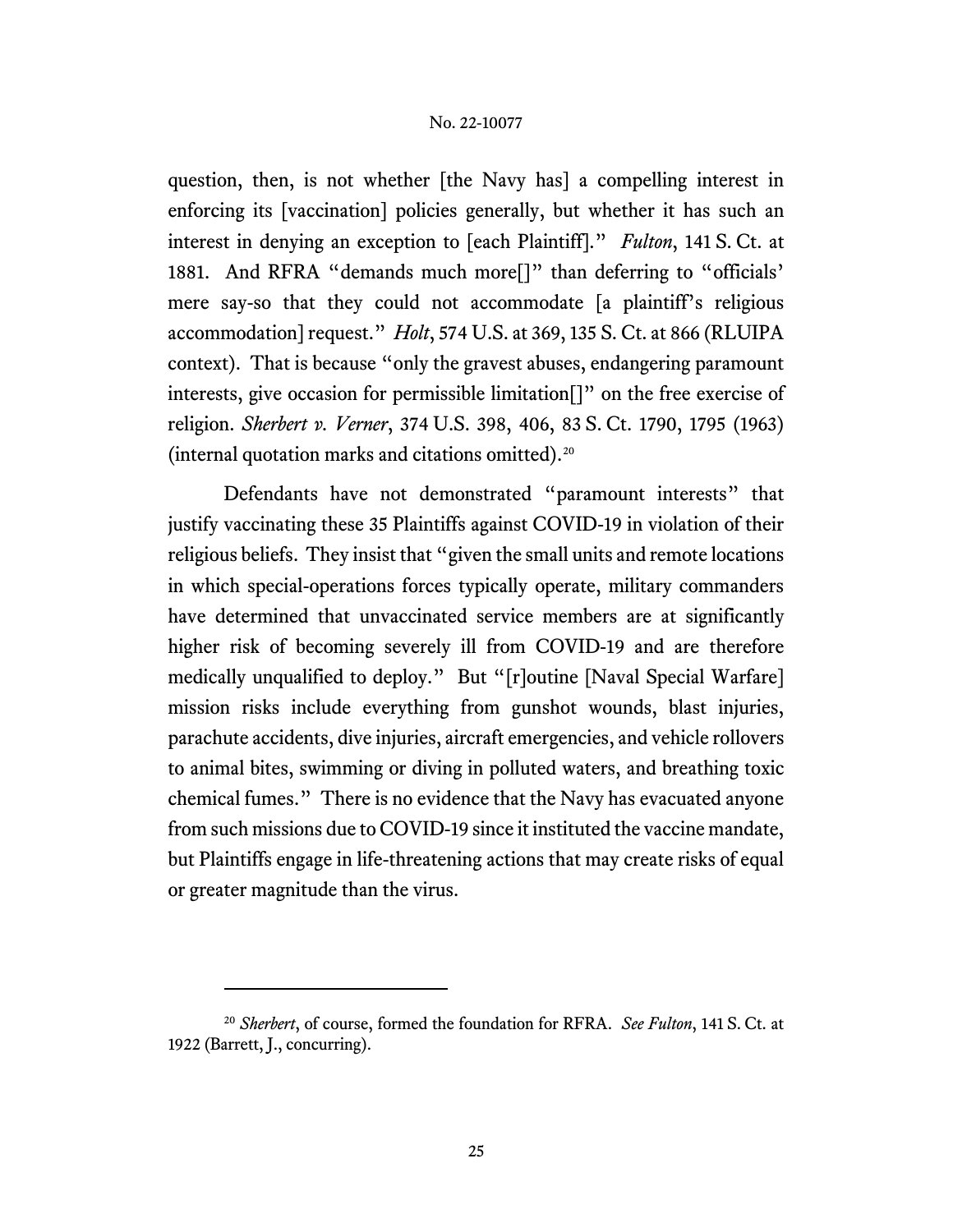More specifically, multiple Plaintiffs successfully deployed overseas before and after the vaccine became available, and one even received a Joint Service Commendation Medal for "safely navigating restricted movement and distancing requirements" while deployed in South Korea between January and June 2020.<sup>[21](#page-25-0)</sup> Plaintiffs also trained other SEALs preparing for deployments at various points during the pandemic while remaining unvaccinated.

The Navy's alleged compelling interest is further undermined by other salient facts. It has granted temporary medical exemptions to 17 Special Warfare members, yet no reason is given for differentiating those service members from Plaintiffs. That renders the vaccine requirements "underinclusive." *Navy Seals 1–26*, 2022 WL 34443, at \*10. And "underinclusiveness . . . is often regarded as a telltale sign that the government's interest in enacting a liberty-restraining pronouncement is not in fact 'compelling.' " *BST Holdings*, 17 F.4th at 616 (citing *Church of the Lukumi Babalu Aye, Inc. v. City of Hialeah*, 508 U.S. 520, 542-46, 113 S. Ct. 2217, 2231-34(1993)); *See also Holt*, 574 U.S. at 367, 135 S. Ct. at 865 (RLUIPA context) (a policy was substantially underinclusive where a prison "denied petitioner's request to grow a 1/2-inch beard [for religious reasons] [while permitting] prisoners with a dermatological condition to grow 1/4 inch beards."). Moreover, in none of the letters denying religious accommodations to these Plaintiffs has the Navy articulated Plaintiff-specific reasons for its decisions.<sup>[22](#page-25-1)</sup> Further evidencing that there is a pattern of

<span id="page-25-0"></span><sup>&</sup>lt;sup>21</sup> During this deployment, Navy EOD Technician 1 completed 76 joint service engagements with 21 U.S. and Korean partner forces, all while maintaining effective COVID-19 mitigation tactics in compliance with CDC guidelines.

<span id="page-25-1"></span> $22$  On the contrary, some of the remarks uttered by superior officers to Plaintiffs could be regarded as outright hostile to their desire for religious accommodations. *See Masterpiece Cakeshop, Ltd. v. Colorado Civil Rights Comm'n*, 138 S. Ct. 1719, 1732 (2018).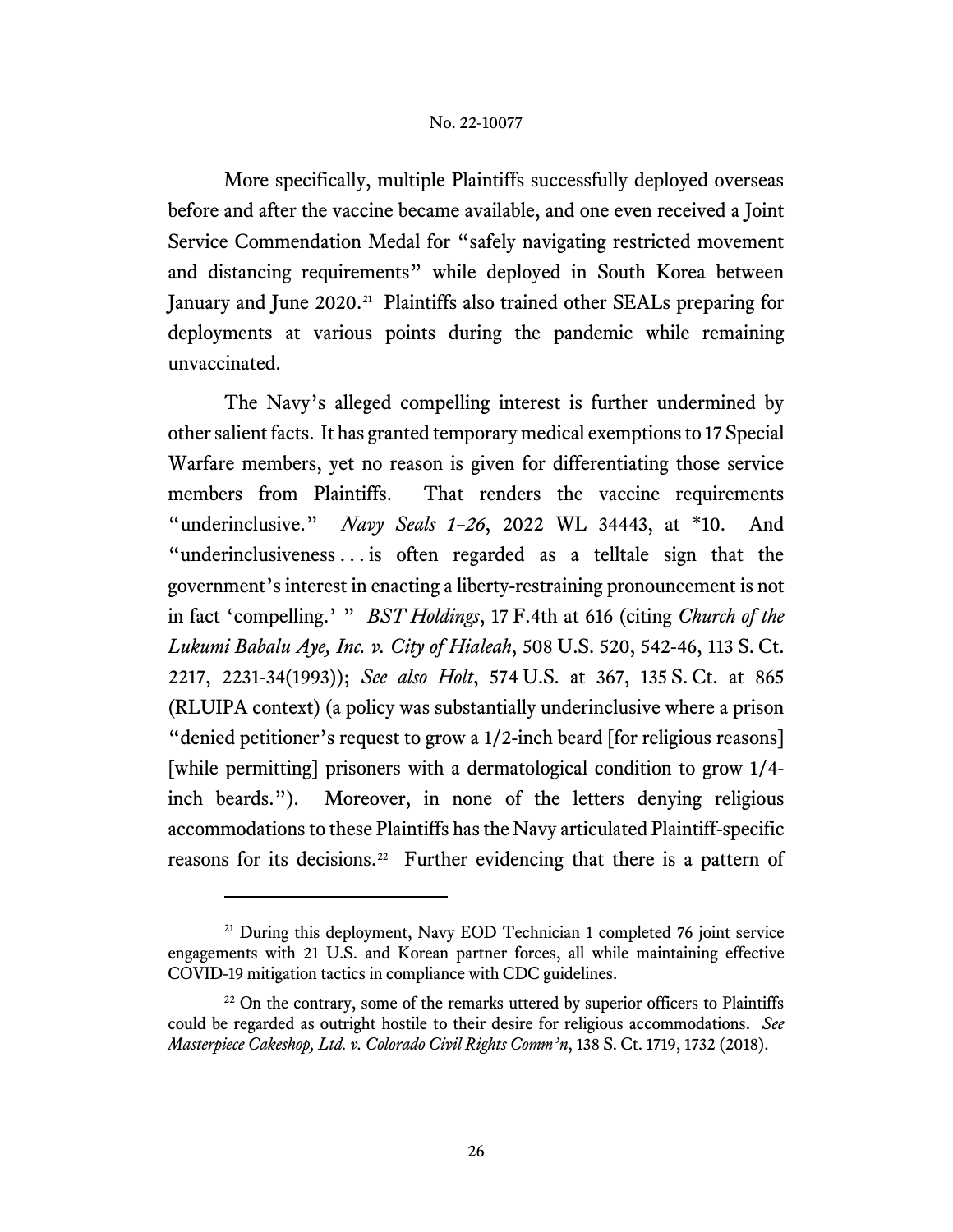disregard for RFRA rights rather than individualized consideration of Plaintiffs' requests, the Navy admits it has not granted a single religious accommodation. Yet surely, had the Navy been conscientiously adhering to RFRA, it could have adopted least restrictive means to accommodate religious objections against forced vaccinations, for instance, to benefit personnel working from desks, warehouses, or remote locations.

Considering the record as a whole, we agree with the district court that Defendants have not shown a compelling interest to deny religious accommodations to each of these 35 Plaintiffs. Indeed, the "marginal interest" in vaccinating each Plaintiff appears to be negligible; consequently, Defendants lack a sufficiently compelling interest to vaccinate Plaintiffs. *Hobby Lobby*, 573 U.S. at 727, 134 S. Ct. at 2779 (citing *O Centro*, 546 U.S. at 431, 126 S. Ct.at 1220-21).

In the absence of a compelling interest, the first *Nken* factor weighs against granting the requested partial stay.

# **ii.**

Defendants also contend that "[b]y requiring the Navy to disregard plaintiffs' unvaccinated status in making deployment, assignment, and other operational decisions, the preliminary injunction irreparably damages the Navy and the public." We disagree.

Despite their concerns, Defendants do not face irreparable harm in the absence of a stay. "[B]ecause the Government has requested a stay pending completion of appellate proceedings, the relevant question is whether the Government will be irreparably harmed *during the pendency of the appeal*." *State v. Biden*, 10 F.4th 538, 559 (5th Cir. 2021) (emphasis in original). Defendants emphasize that the Navy "must deploy only service members who are at the least risk of becoming severely ill, leaving their units shorthanded and potentially unable to complete missions." In any event, the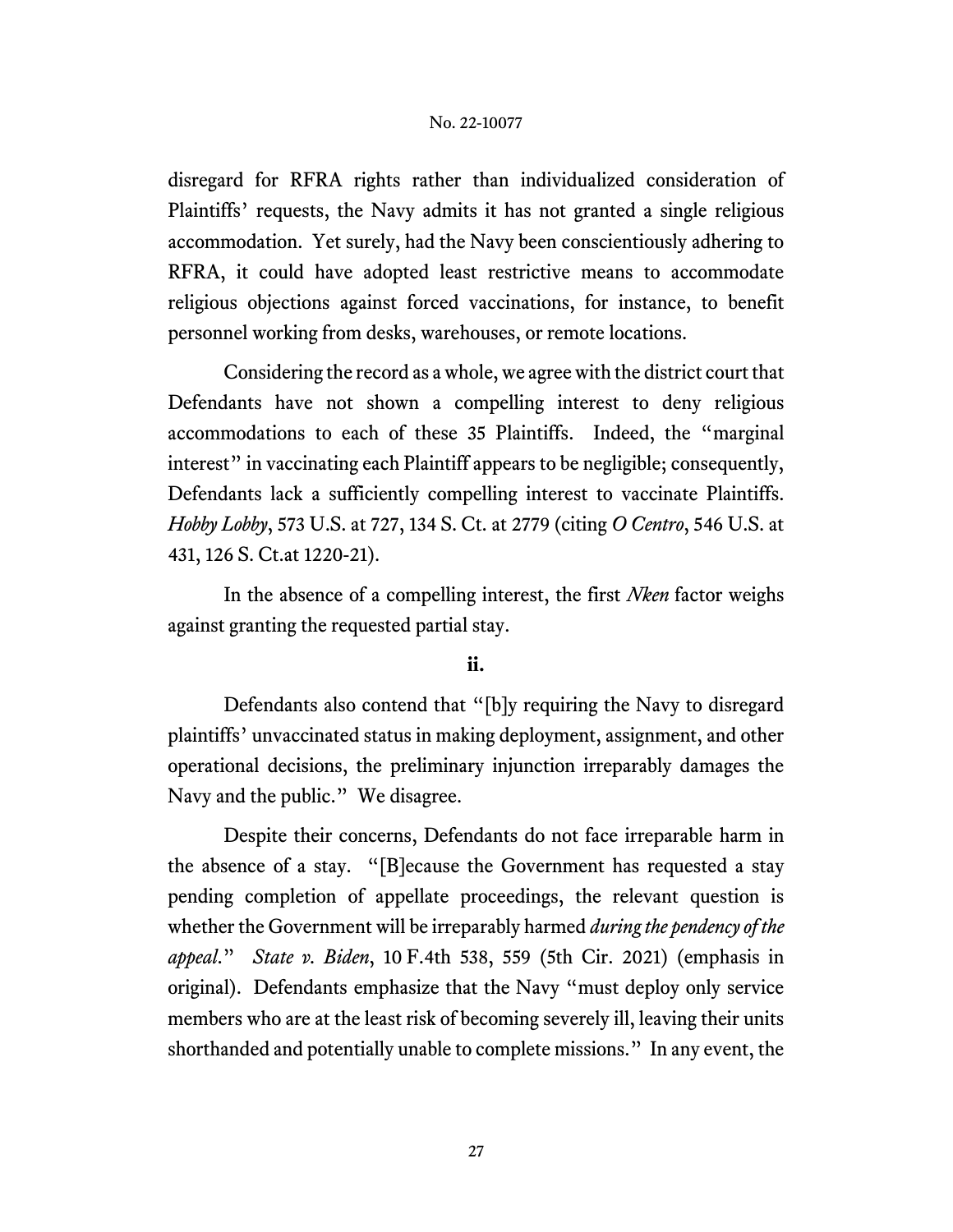district court clarified that the preliminary injunction "simply prohibits adverse action against Plaintiffs based on their requests for religious accommodation." Defendants therefore remain able to make decisions based on other neutral factors. And "[e]ven if [Defendants are] correct that long-term compliance with the district court's injunction would cause irreparable harm, [they] present[] no reason to think that [they] cannot comply with the district court's [injunction] while the appeal proceeds."<sup>[23](#page-27-0)</sup> *Biden*, 10 F.4th at 559.

# **iii.**

Partially staying the preliminary injunction pending appeal would substantially harm Plaintiffs. As we noted, Plaintiffs' First Amendment freedoms are seriously infringed by the Navy's vaccine requirements. *See BST Holdings*, 17 F.4th at 618; *see also Holt*, 574 U.S. at 361, 135 S. Ct. at 862; *Little Sisters of the Poor*, 140 S. Ct. at 2391. These infringements "unquestionably constitute[] irreparable injur[ies]." *Opulent Life Church*, 697 F.3d at 295 (quoting *Elrod*, 427 U.S. at 373, 96 S. Ct. at 2690). No further showing is necessary for Plaintiffs to demonstrate that even partially staying the injunction would irreparably harm them.

# **iv.**

The issuance of Defendants' requested stay would also disserve the public interest. Defendants contend that "[i]n cases involving the government, the harm to the government and the public interest merge."

<span id="page-27-0"></span><sup>&</sup>lt;sup>23</sup> Any injury to Defendants is also "outweighed by [Plaintiffs'] strong likelihood of success on the merits." *Freedom From Religion Found., Inc. v. Mack*, 4 F.4th 306, 316 (5th Cir. 2021) (collecting cases). Relatedly, if the vaccine requirements violate Plaintiffs' First Amendment rights—as they have demonstrated is likely at least under RFRA—then the Navy's claimed harm "is really 'no harm at all.'" *McDonald v. Longley*, 4 F.4th 229, 254 (5th Cir. 2021) (quoting *Christian Legal Soc'y v. Walker*, 453 F.3d 853, 867 (7th Cir. 2006)).